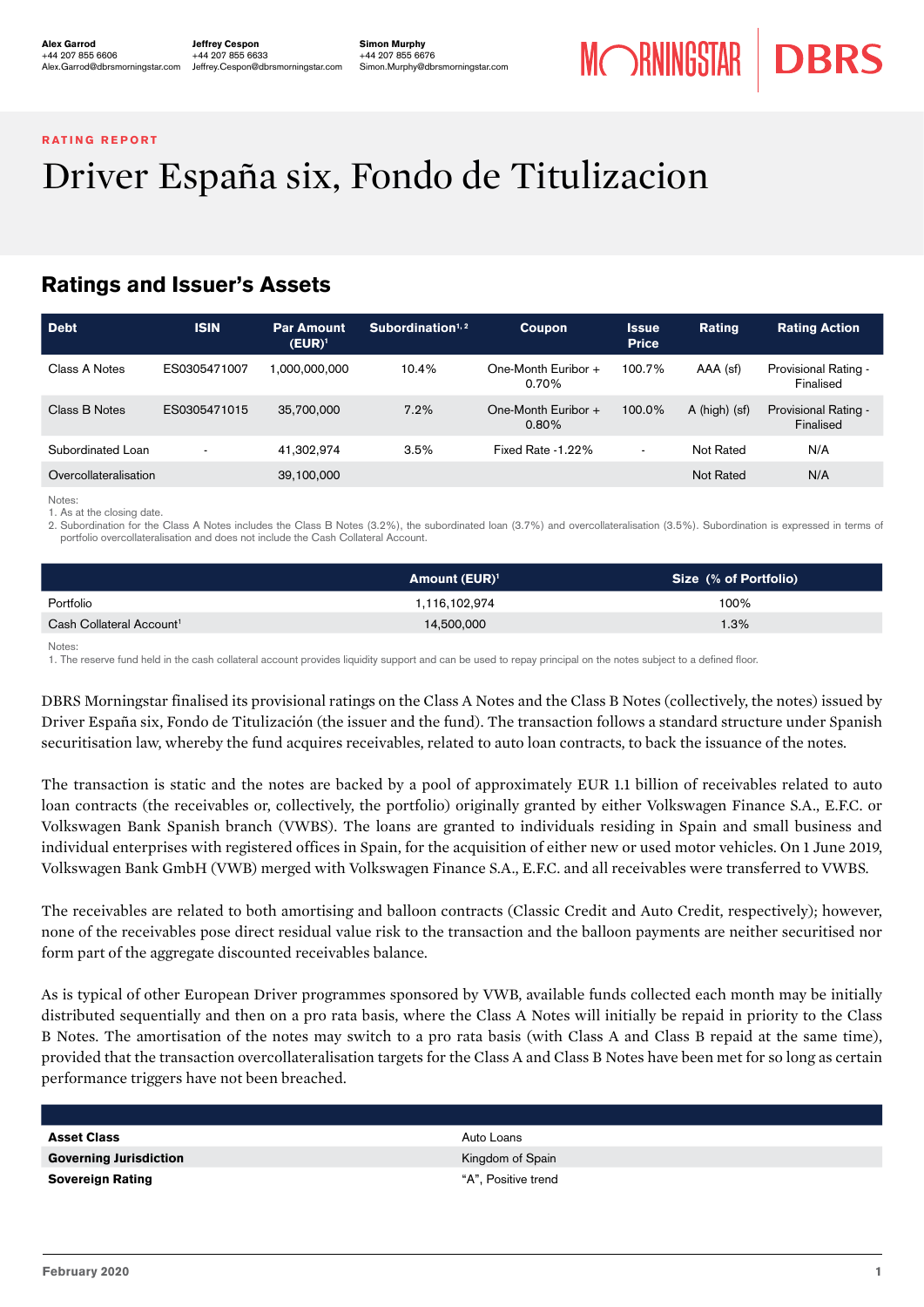#### Table of Contents

| Ratings and Issuer's Assets  | 1              |
|------------------------------|----------------|
| <b>Transaction Parties</b>   | $\overline{2}$ |
| <b>Relevant Dates</b>        | $\overline{2}$ |
| <b>Rating Considerations</b> | 3              |
| <b>Transaction Structure</b> | 4              |
| Origination and Servicing    | 8              |
| Collateral Summary           | 9              |
| Rating Analysis              | 13             |
| Appendix                     | 18             |
| Methodologies Applied        | 19             |
| Surveillance Methodology     | 19             |
|                              |                |

# Transaction Parties

| <b>Roles</b>                                        | <b>Counterparty</b>                                           | Rating <sup>1</sup>   |
|-----------------------------------------------------|---------------------------------------------------------------|-----------------------|
| <b>Issuer/Fund</b>                                  | Driver España six, Fondo<br>de Titulización                   | N/A                   |
| <b>Management Company</b>                           | Titulizacion de Activos, S.G.F.T.<br>S.A.                     | N/A                   |
| <b>Seller/Service Provider</b>                      | Volkswagen Bank GmbH,<br>Spanish branch                       | Private Rating        |
| <b>Subordinated Lender</b>                          | Volkswagen Bank GmbH                                          | <b>Private Rating</b> |
| <b>Service Provider's</b><br><b>Ultimate Parent</b> | Volkswagen AG                                                 | A (low)               |
| <b>Account Bank/Paying Agent</b>                    | <b>BNP Paribas Securities</b><br>Services, Sucursal En Espana | Private Rating        |
| <b>Swap Counterparty</b>                            | DZ BANK AG                                                    | AA (low)              |

1. Ratings refer to Long-Term Issuer Ratings or to Long-Term Senior Unsecured Debt Ratings unless otherwise specified.

# Relevant Dates

| Term                             | <b>Description</b>                                                                                                           |
|----------------------------------|------------------------------------------------------------------------------------------------------------------------------|
| <b>Closing Date</b>              | 28 February 2020                                                                                                             |
| <b>Initial Cutoff Date</b>       | 31 January 2020                                                                                                              |
| <b>First Payment Date</b>        | 23 March 2020                                                                                                                |
| <b>Collection Periods</b>        | From the portfolio cutoff date (excluded) to the end of<br>February 2020 (included), and each calendar month there-<br>after |
| <b>Payment Dates</b>             | 21st day of each month (or, if not a business day, the next<br>business day)                                                 |
| <b>Legal Final Maturity Date</b> | 23 September 2030                                                                                                            |

DBRS Morningstar is a global credit ratings business with 700 employees in eight offices globally. DBRS and Morningstar Credit Ratings are committed to empowering investor success, serving the market through leading-edge technology and raising the bar for the industry. Together, we are the world's fourth largest credit ratings agency and a market leader in Canada, the U.S. and Europe in multiple asset classes. We rate more than 2,600 issuers and 54,000 securities worldwide and are driven to bring more clarity, diversity and responsiveness to the ratings process. Our approach and size provide the agility to respond to customers' needs, while being large enough to provide the necessary expertise and resources.

Visit us at morningstar.com/learn/dbrs.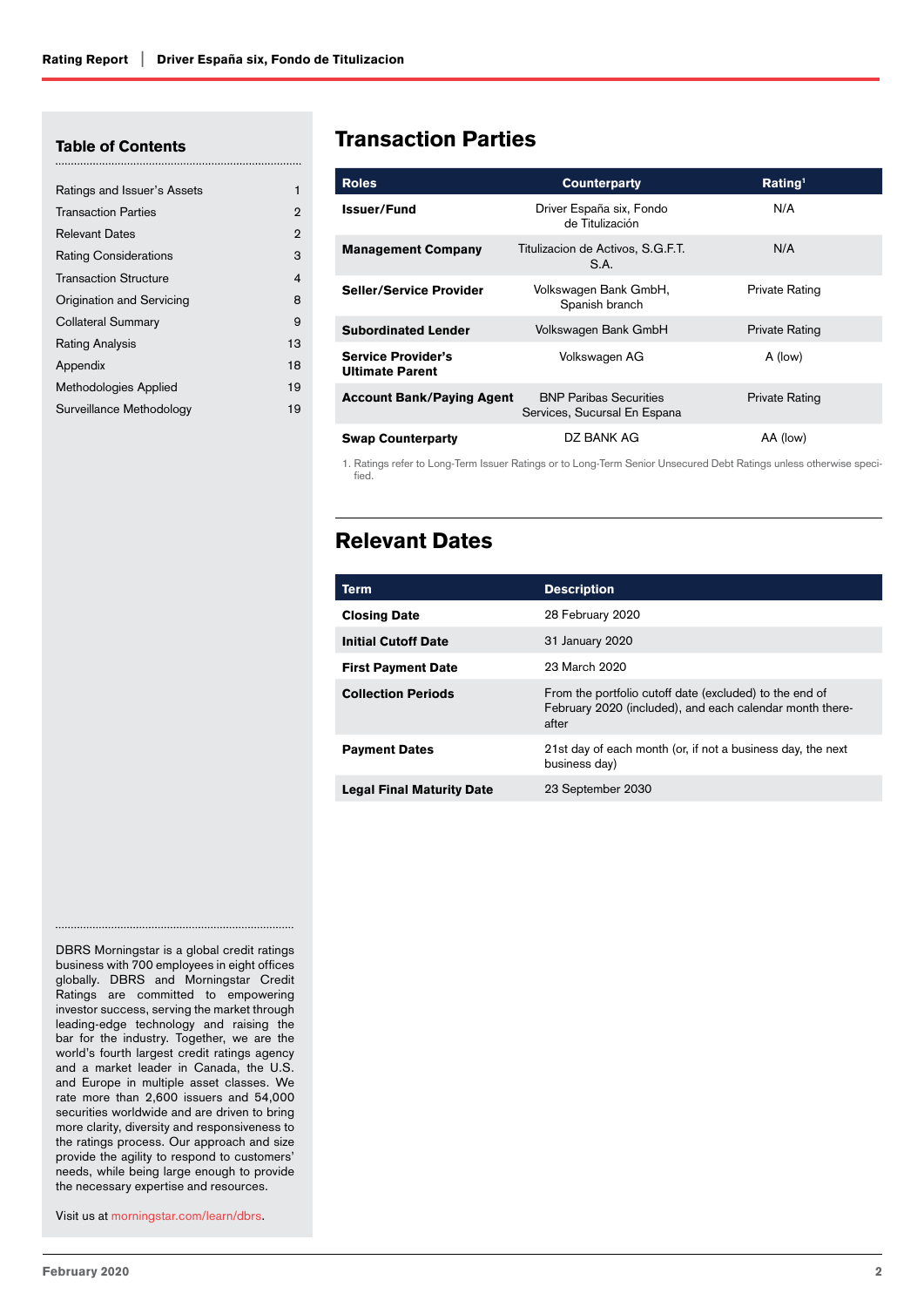<span id="page-2-0"></span>

| Portfolio Summary (as at 31 January 2020)                  |               |
|------------------------------------------------------------|---------------|
| Aggregate Discounted Receivables Balance (EUR)             | 1,116,102,974 |
| Number of Contracts                                        | 103,919       |
| Average Discounted Receivables Balance (EUR)               | 10,740        |
| New/Used Vehicle Receivables Mix                           | 78.7%/21.3%   |
| Retail (inc freelance)/Commercial Customer Receivables Mix | 96.5%/3.5%    |
| Weighted-Average Original Term (Months)                    | 61.1          |
| Weighted-Average Remaining Term (Months)                   | 46.0          |
| Discount Rate                                              | 1.35%         |
| Weighted-Average Contractual Interest Rate                 | 10.3%         |

# Rating Considerations

#### Notable Features

- The transaction is static and the notes will amortise from the initial payment date. There is no revolving period.
- The discount rate applied to the gross receivables balance to calculate the purchase price is fixed and derived from the transaction's liability costs (1.349%) and is significantly lower than the weighted-average contractual interest rate associated with the underlying loan agreements. This mechanism results in the upfront purchase of accrued but unpaid interest.
- Credit enhancement available to the Class A Notes includes subordination of the Class B Notes, a subordinated loan, an amortising liquidity reserve (cash collateral account), and overcollateralisation derived from a lower portfolio purchase than the aggregate discounted receivables balance.
- Approximately 87.8% of receivables are related to Classic Credit auto loans. These feature equal monthly instalments throughout the life of the loan.
- Approximately 12.2% of receivables are related to Auto Credit auto loans. These feature equal monthly instalments and a larger, optional final payment. The optional final payment is not assigned to the fund.
- Only 0.03% of the receivables relate to non-VW group vehicles, reflecting VWBS's captive finance approach.
- Interest rate risk arises from the mismatch between the customer contracts bearing a fixed rate of interest and the fund issuing floating rate notes linked to Euribor. The risk is mitigated through two interest rate swaps covering the Class A and B Notes separately provided by DZ BANK AG Deutsche Zentral-Genossenschaftsbank.
- The transaction has a mixed sequential/pro rata amortisation structure whereby initially the Class A Notes receive all principal payments until Class A overcollateralisation reaches the initial target level of 21.0%. Thereafter, the Class A and Class B Notes receive principal on a pro rata basis to meet respective overcollateralisation targets unless specific performance triggers have been breached (defined in further detail later in this report).
- Upon the breach of these cumulative gross loss triggers increased overcollateralisation targets are set and the amortisation becomes strictly sequential with all collections allocated towards repayment of the notes until overcollateralisation targets are met. Neither of the credit enhancement increase condition events are curable.

#### **Strengths**

- VWBS is an experienced servicer. DBRS Morningstar maintains a private rating on VWBS and publicly rates Volkswagen AG (VW), VWB's ultimate parent company, at A (low) with a Stable trend.
- The collateral pool is granular, consisting of 103,919 loans with an average balance of EUR 10,740 where the top ten borrowers account for 0.05% of the portfolio. The lower average balance reflects a higher proportion of SEAT vehicles compared with levels typically observed in auto ABS transactions originated by VWB outside of Spain.
- Substantial liquidity support is available to the transaction through the availability of a reserve (cash collateral account) that is made available to the priority of payments to cover senior expenses, swap payments, and interest on the notes. At closing, it is set and subsequently maintained at 1.3% of the aggregate discounted receivables balance of the notes with a floor equal to the lower of (1) EUR12,275,000 equivalent to 1.1% of the portfolio balance and (2) the outstanding balance of the notes.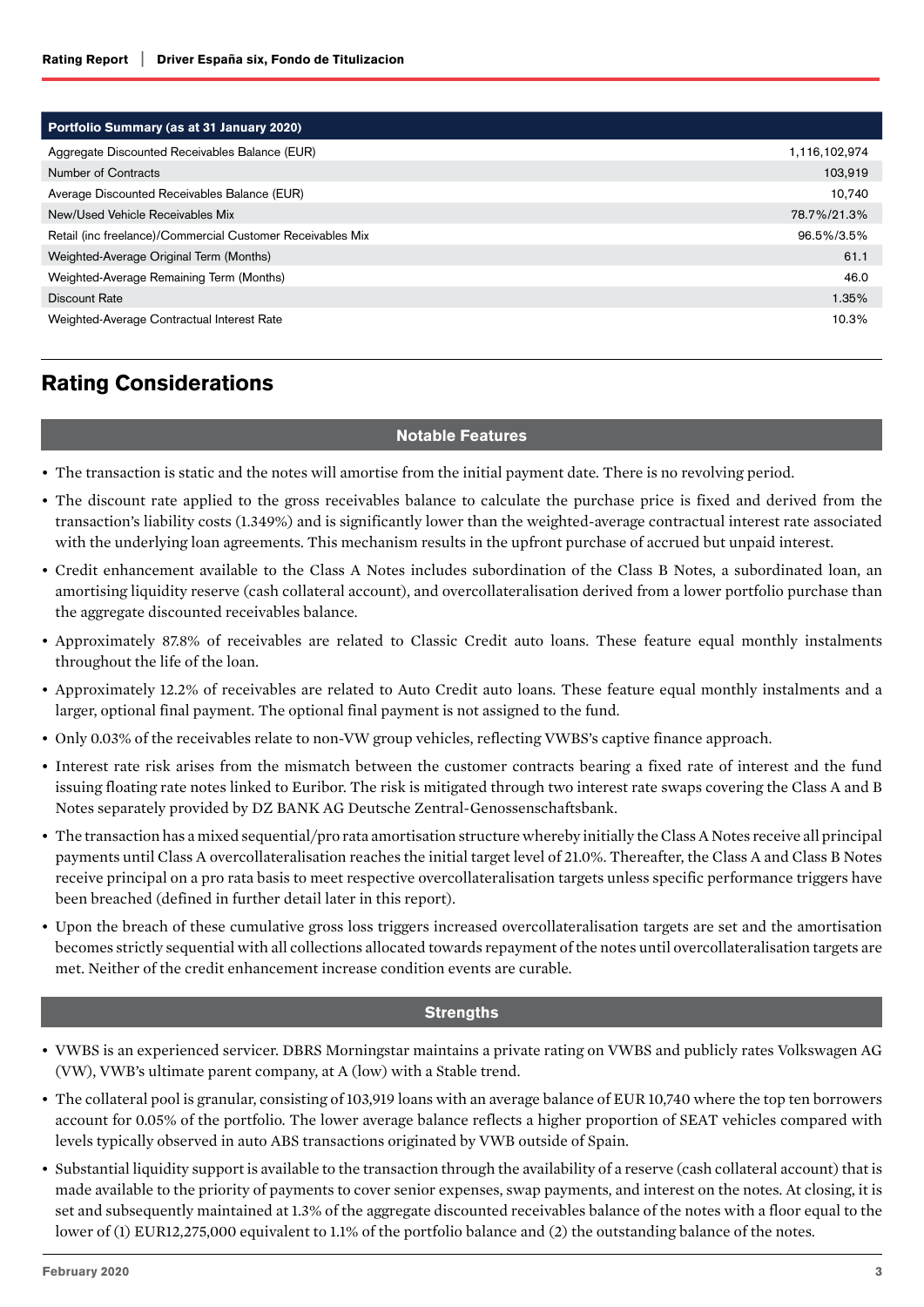- <span id="page-3-0"></span>• The underlying portfolio of VWBS has demonstrated improving and more stable cumulative net loss and gross loss performance with vintages originated from 2013 consistently outperforming those originated between 2009 and 2012.
- All receivables benefit from a reservation of title (reserva de dominio) provision whereby, upon registration with the Chattels Register, VWBS benefits from a right of ownership over the financed vehicle until the loan is repaid in full. Prior to full repayment, the borrower cannot sell the vehicle without the consent of the beneficiary of the reservation of title. The transfer of the receivable to the fund includes the rights associated with the reservation of title clauses, however these rights will only be recorded in the Chattels Register in the name of the fund when the seller is no longer the service provider.

#### **Challenges**

• The weighted-average interest rate of the portfolio is considerably higher than the fixed discount rate applied across all receivables in the pool. For the final portfolio the difference is approximately 8.9%. Upon prepayment, the fund may be exposed to prepayment loss as the amount received to settle the contract may be less than the outstanding discounted balance of a loan recognised by the transaction. This is due to the difference between the higher discounted purchase price paid by the fund (that considers all interest amounts due over the life of the contract) and the lower underlying principal balance of the loan at the time of prepayment.

*Mitigants:* VWBS is required to transfer an indemnity corresponding to the lost interest (net of the discount rate) expected from the date of prepayment to the completion of the scheduled amortisation of a loan. The mitigant is only effective if VWBS is solvent and DBRS Morningstar has factored in prepayment-based stresses should VWBS not be able to make these interest compensation amounts when assessing cash flow sensitivities.

• VWBS is entitled to commingle collections with funds in its own collection accounts and is required to transfer collections twice a month. Collections may be commingled with VWBS' estate upon an insolvency event of VWBS.

*Mitigants:* Following specified triggers relating to rating downgrades of VWB, VWBS must post collateral corresponding to expected collections into the monthly collateral account (an account held with BNP Paribas Securities Services that acts as account bank).

| <b>Transaction Summary</b>                         |                                                                                                                                                                  |                                                                                                                                                    |  |
|----------------------------------------------------|------------------------------------------------------------------------------------------------------------------------------------------------------------------|----------------------------------------------------------------------------------------------------------------------------------------------------|--|
| <b>Currencies</b>                                  | Issuer's assets and liabilities are denominated in euros (EUR).                                                                                                  |                                                                                                                                                    |  |
| <b>Relevant Jurisdictions</b>                      | Loan contracts are governed by Spanish law.                                                                                                                      |                                                                                                                                                    |  |
|                                                    | The transaction documents are governed by Spanish law except for the swap documents, which are<br>governed by the laws of England and Wales.                     |                                                                                                                                                    |  |
| <b>Interest Rate Hedging</b>                       | <b>Issuer Pays</b>                                                                                                                                               | <b>Issuer Receives</b>                                                                                                                             |  |
| <b>Class A Notes</b>                               | Fixed Rate:<br>0.28%                                                                                                                                             | Floating Leg: one-month Euribor $+0.70\%$<br>Notional is equal to the outstanding balance of the Class A Notes                                     |  |
| <b>Class B Notes</b>                               | Fixed Rate:<br>0.38%                                                                                                                                             | Floating Leg: one-month Euribor $+0.80\%$<br>Notional is equal to the outstanding balance of the Class B Notes                                     |  |
| <b>Basis Risk Hedging</b>                          | N/A                                                                                                                                                              |                                                                                                                                                    |  |
| <b>Liquidity Reserve (Cash Collateral Account)</b> | Provides liquidity support to the structure and can be used to repay principal on the notes when the<br>discounted receivables balance of the portfolio is zero. |                                                                                                                                                    |  |
|                                                    | Initial Amount                                                                                                                                                   | EUR 14,500,000 (Corresponding to 1.3% of the discounted receivables<br>balance).                                                                   |  |
|                                                    | <b>Target Amount</b>                                                                                                                                             | The higher of 1) 1.3% of the discounted receivables balance and 2) the lower of i)<br>EUR 12,275,000 and ii) the outstanding balance of the notes. |  |
|                                                    | Step-up                                                                                                                                                          | N/A                                                                                                                                                |  |
|                                                    | Amortisation                                                                                                                                                     | Yes, according to the target amount.                                                                                                               |  |

# Transaction Structure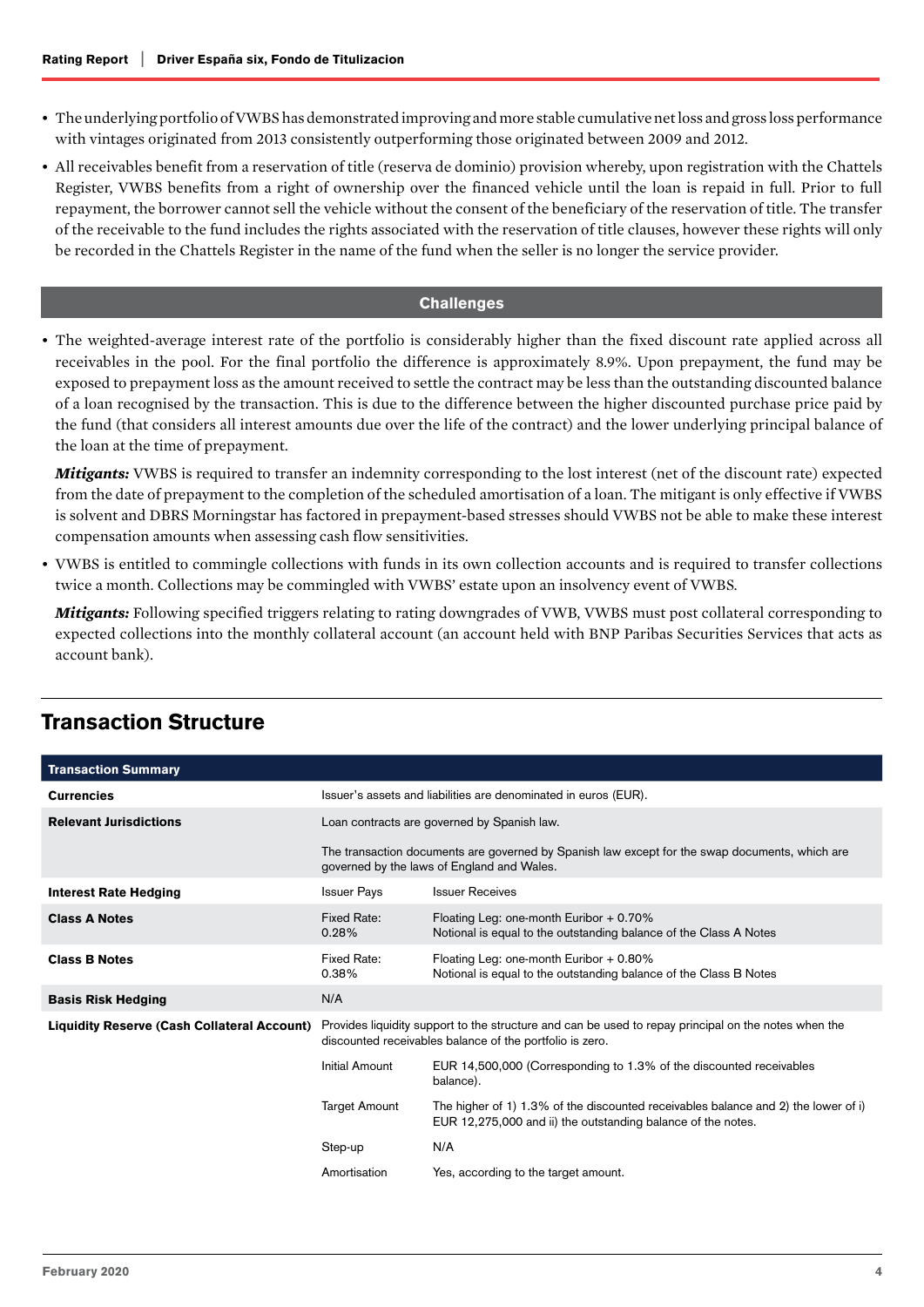

## Counterparty Assessment

#### Account Bank

BNP Paribas Securities Services, Spanish Branch (BP2S) has been appointed as the fund's account bank for the transaction and also acts as the paying agent. DBRS Morningstar privately rates BP2S and concluded that it meets the minimum criteria to act in its capacity as the account bank. Moreover, the transaction contains downgrade provisions relating to the account bank consistent with DBRS Morningstar's criteria. The fund's accounts include the distribution account, the cash collateral account, the monthly collateral account, and the counterparty downgrade collateral account.

## Hedging Counterparty

DZ BANK AG Deutsche Zentral-Genossenschaftsbank (DZ Bank) has been appointed as the interest rate swap counterparty for the transaction. DBRS has a Long-Term Senior Debt rating of AA (low) and a Long-Term Critical Obligations Rating of AA on DZ Bank. The hedging documents contain downgrade provisions consistent with DBRS criteria.

#### Liquidity Reserve

Upon closing, proceeds from the issuance of the notes and the subordinated loan are allocated to fund the cash collateral account to its target level. Initially the target corresponds to 1.3% of the aggregate discounted receivable balance and this amount is made available on each payment date as part of the available distribution amount. The cash collateral amount provides liquidity support to the transaction to pay senior expenses up to (and including) the interest on the notes. The cash collateral account must be replenished to its target level prior to the payment of principal on the notes in accordance with the priority of payments.

The cash collateral account initially amortises in line with the amortisation of the notes and is subject to a floor of the higher of (1) 1.3% of the aggregate discounted receivables balance and (2) the lower of (a) EUR 12,275,000 and (b) the outstanding balances of the notes (once all payments have been made on the payment date).

According to the priority of payments, any amount released from the cash collateral account is available to pay principal on the notes and the residual amount can be used to repay principal when the aggregate discounted receivables balance of the portfolio is zero.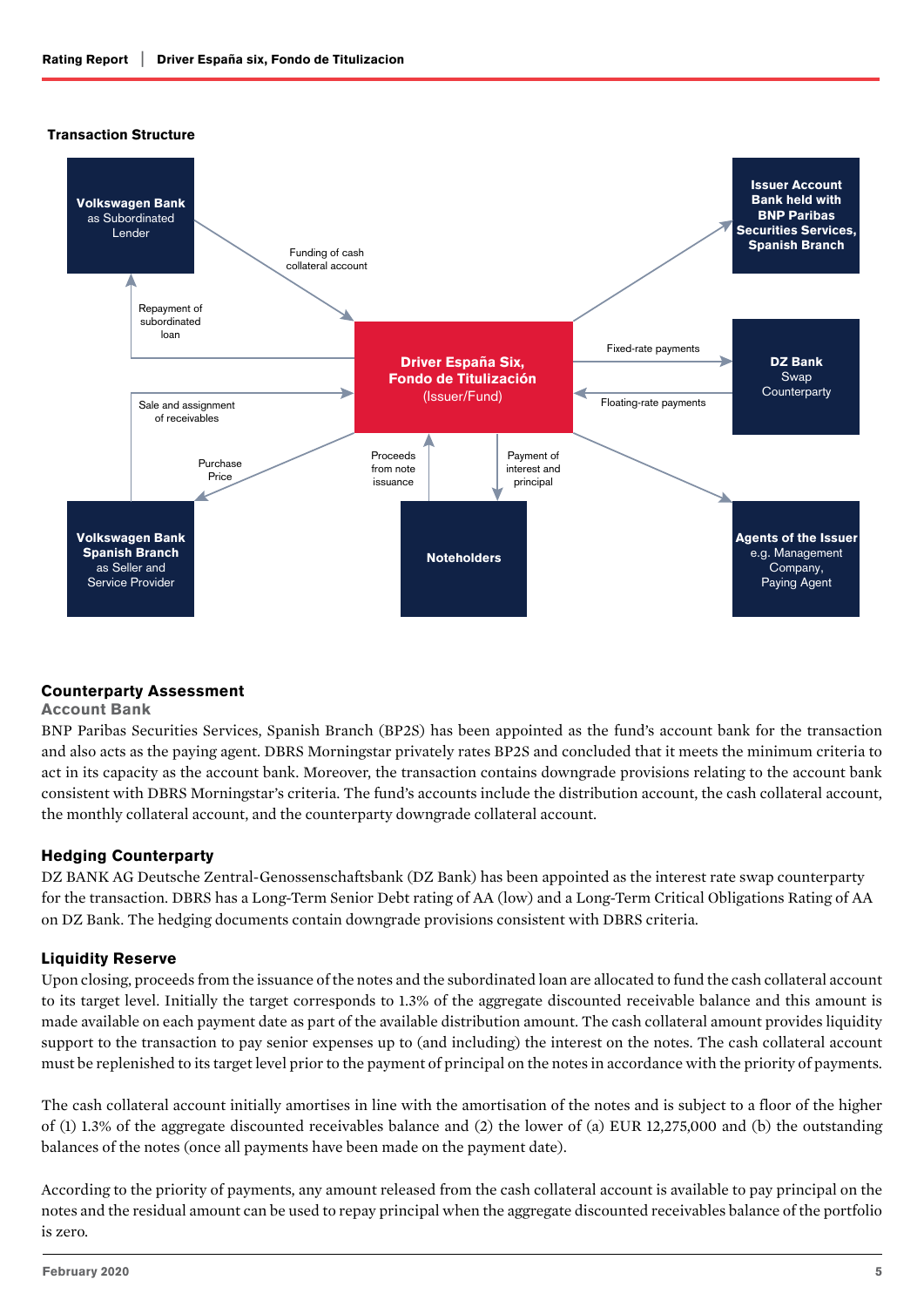## Commingling Risk

VWBS is only required to transfer collections to the fund's distribution account twice a month, subject to rating requirements on VWB being met (the monthly remittance condition). Should the monthly remittance condition not be met VWBS can still commingle collections with its own funds during each monthly period but is required to transfer collateral in advance. The following procedures must be followed no later than 14 calendar days following the downgrade event:

- 1. Determine the expected collections from the first calendar day (inclusive) to the 19th calendar day (inclusive) of the monthly period. On the second business day of each monthly period, VWBS must transfer this amount to the fund's monthly collateral account. This amount is returned to VWBS when collections from the first calendar day (inclusive) of the respective monthly period to the 15th calendar day (inclusive) of such monthly period have been paid.
- 2. Determine the expected collections from the 16th calendar day (inclusive) to the fourth calendar day (inclusive) of the following monthly period. On the second business day following the 15th calendar day of each monthly period, VWBS must transfer this amount to the fund's monthly collateral account. This amount is returned to VWBS when collections from the first business day following the 16th calendar day (inclusive) of the respective monthly period to the final calendar day (inclusive) of such monthly period have been paid.

DBRS Morningstar considers the approach sufficient to mitigate against commingling loss.

## Set-Off Risk

Under Spanish law, upon an insolvency of the originator, borrowers may invoke the right to set off the amount they owe the originator at any given time, by any amounts due and payable to them from the originator. The potential set-off amount is limited to amounts due and payable in both directions at the time the set-off occurs. For example, the monthly payment owed on a loan may be set off against the balance of a savings account but not the entire outstanding loan balance.

Upon closing, VWBS is a customer deposit-taking financial institution but borrowers with deposits are excluded through a specific eligibility criterion. Furthermore, employees or affiliates of Volkswagen AG are also excluded from the pool. However, it is possible for VWBS to offer a customer deposit product to borrowers during the life of the transaction and to guard against the risk of potential deposit set-off risk, the structure contemplates a deposit set-off risk reserve. This reserve is funded when any deposit set-off risk exposure is identified and VWB's long-term rating is below BBB (high).

DBRS Morningstar understands that a small subset of the Auto Credit product type representing approximately 6.9% of the portfolio's receivables, known as NEXT, allows a borrower to pay a prescribed extra nominal amount as part of the monthly instalment, which is then converted by VWBS into points. These NEXT points may then be converted into a cash equivalent sum and can either be used to reduce the balloon instalment or used as a deposit for the purchase of another financed vehicle. DBRS Morningstar understands that borrowers are not able to set off these accumulated NEXT points against any outstanding balance of their loans other than the balloon payment and that any potential set-off risk is again limited to amounts due at the time set-off occurs.

## Available Funds

VWBS, as the service provider, collects payments from borrowers and other proceeds related to the receivables. Collections include payments received from customers by VWBS in respect of the purchased receivables, including the following:

- 1. Auto loan instalments (no principal or interest repaid on the balloon amount is included);
- 2. Overdue interest;
- 3. Insurance proceeds; and
- 4. Proceeds from guarantees.

Collections may also be supplemented through the interest compensation amount mechanism that aims to address the mismatch between the fixed discount rate applied to the portfolio and the underlying contractual interest rates applied to the loans. Upon prepayment the interest compensation amount is either paid by VWBS to the fund (contractual interest rate is higher than discount rate) or potentially vice-versa should the contractual interest rate be less than the discount rate.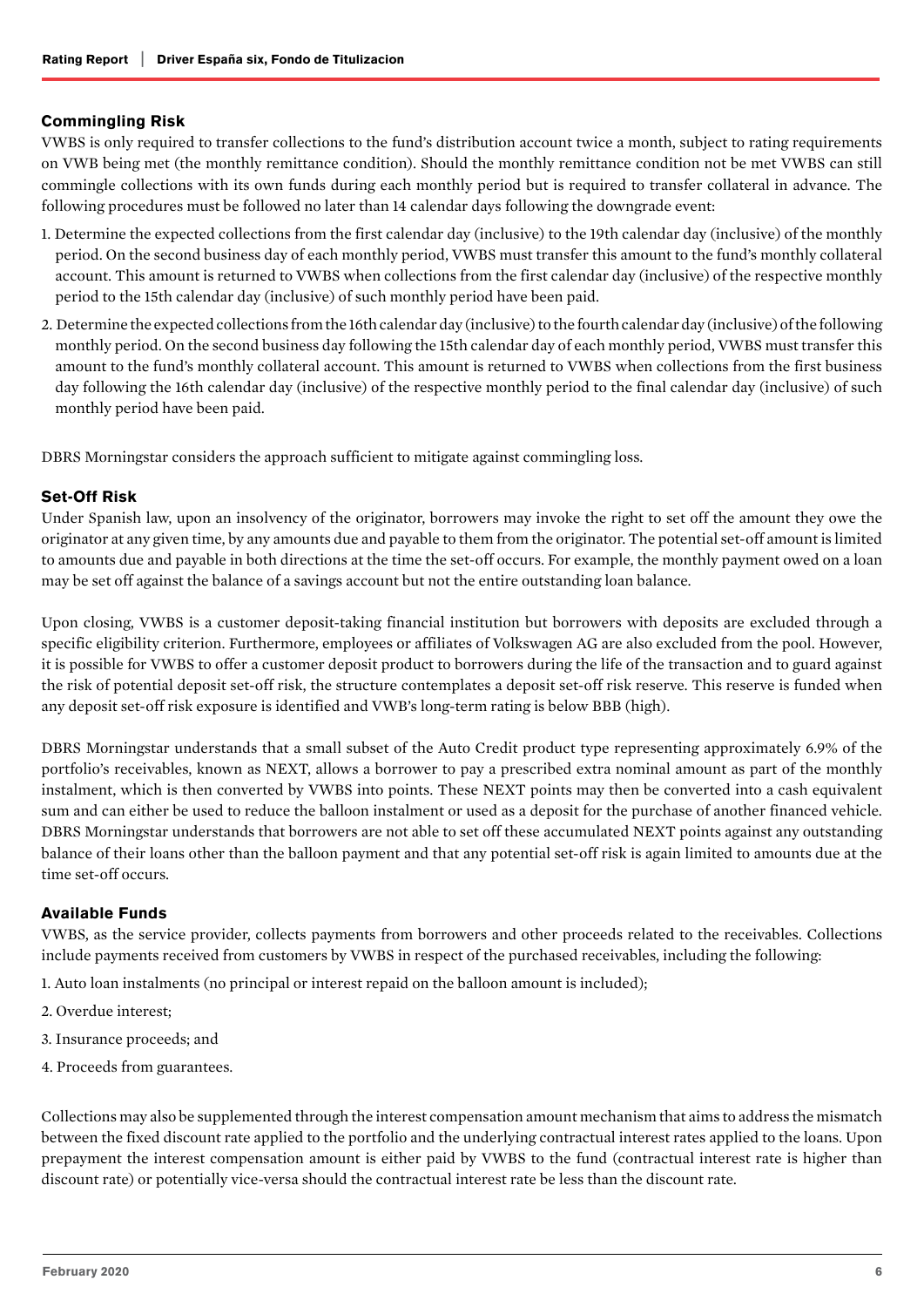Collections from borrowers are paid into the service provider's collection accounts held in the name of VWBS with an independent third-party bank. Collections together with the other funds available to the fund are processed on each payment date through a combined waterfall (the order of priority).

The available distribution amount includes collections and other amounts as specified below:

- Collections;
- The cash collateral account (liquidity reserve);
- Net swap receipts (when payable to the Issuer); and
- Upon the insolvency of VWBS, funds held in the monthly collateral account.

Prior to the fund's liquidation the available distribution amount is applied according to the following priority of payments:

- 1. Senior expenses;
- 2. Net swap payments, including any termination payment payable to the swap counterparty except when the swap counterparty is the defaulting party;
- 3. Class A Notes interest;
- 4. Class B Notes interest;
- 5. Replenish the liquidity reserve to its target;
- 6. The amortisation amount to the Class A Notes aligning the outstanding amount to maintain the applicable Class A Notes overcollateralisation at its target level;
- 7. The amortisation amount to the Class B Notes aligning the outstanding amount to maintain the applicable Class B Notes overcollateralisation at its target level;
- 8. Subordinated interest swap payments;
- 9. Interest on the subordinated loan;
- 10. Principal on the subordinated loan until repaid; and
- 11. All remaining excess to VWBS.

The repayment of the notes is determined by the target overcollateralisation percentages for each class of notes, which are:

| Target Overcollateralisation                              | <b>Class A</b> | <b>Class B</b> |
|-----------------------------------------------------------|----------------|----------------|
| Prior to a Credit Enhancement Increase Condition          | 21.0%          | 14.5%          |
| Following a Level 1 Credit Enhancement Increase Condition | 25.0%          | 18.0%          |
| Following a Level 2 Credit Enhancement Increase Condition | 100%           | 100%           |

A Level 1 credit enhancement increase condition occurs if the cumulative gross loss ratio exceeds:

| For any payment date before or in May 2021 (inclusive)               | $.0\%$ |
|----------------------------------------------------------------------|--------|
| For any payment date from June 2021 and prior to or in February 2022 | 2.5%   |

A Level 2 credit enhancement increase condition occurs if the cumulative gross loss ratio exceeds 5.0% on any payment date.

The cumulative gross loss ratio is defined as the discounted receivables balance of all terminated loans divided by the aggregate cutoff date discounted receivables balance.

Upon the fund being liquidated on the final maturity date or following an early liquidation event the available distribution amount is distributed fully sequentially according to the liquidation order of priority.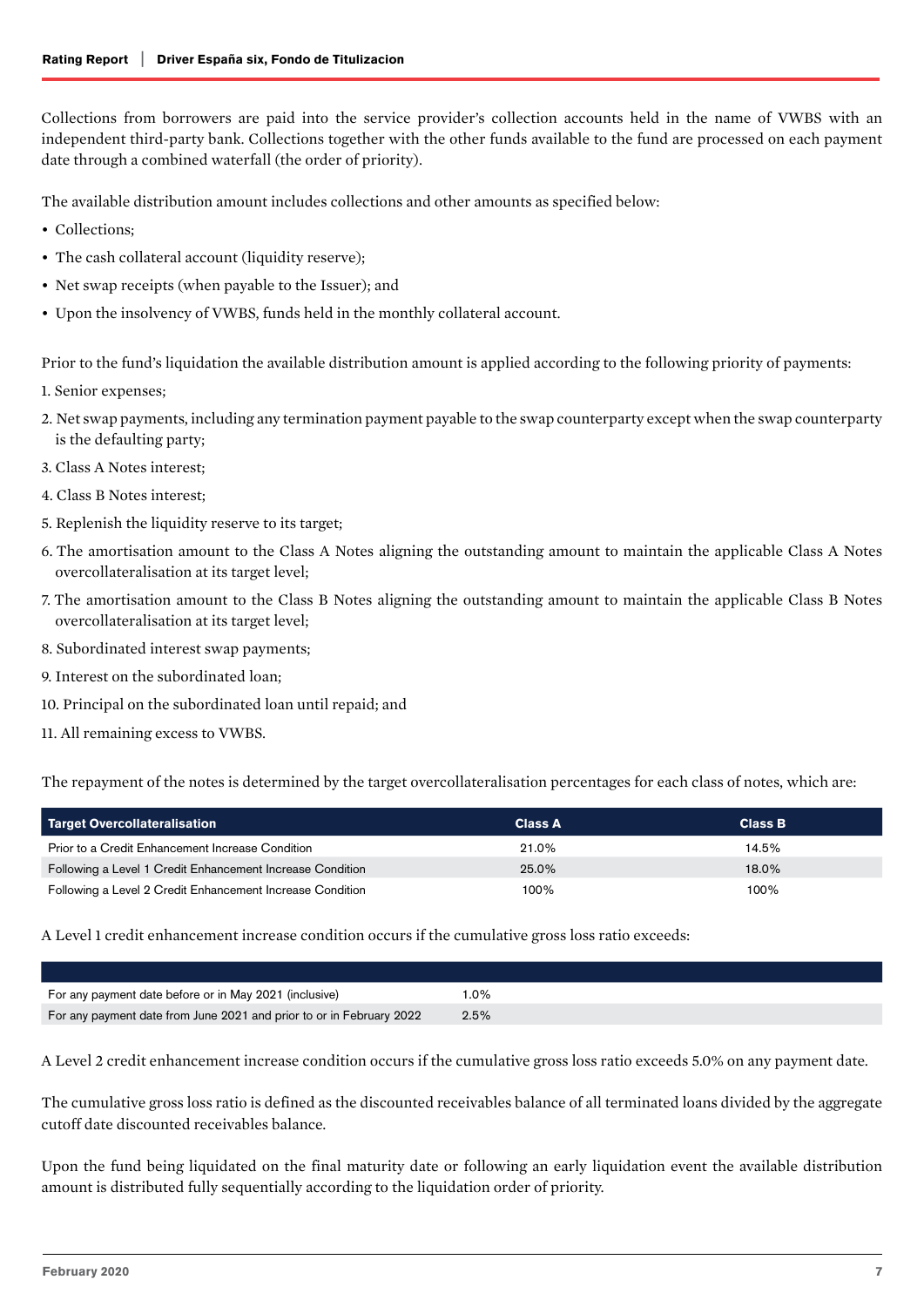#### <span id="page-7-0"></span>Liquidation Order of Priority

- 1. Senior issuer expenses;
- 2. Net swap payments, including any termination payment payable to the swap counterparty except when the swap counterparty is the defaulting party;
- 3. Class A Notes interest;
- 4. Class A Notes principal until redeemed in full;
- 5. Class B Notes interest;
- 6. Class B Notes principal until redeemed in full;
- 7. Subordinated interest swap payments;
- 8. Interest on the subordinated loan;
- 9. Principal on the subordinated loan until repaid in full;
- 10. All remaining excess to VWBS.

## Optional Redemption

VWBS has the option to repurchase all the outstanding assigned receivables on any distribution date when the aggregate discounted receivables amount outstanding of all receivables is less than 10.0% of the initial aggregate discounted receivables balance.

# Origination and Servicing

DBRS Morningstar conducted an operational review of VWBS auto finance operations in July 2019 in Madrid, Spain and considers its origination and servicing practices to be consistent with those observed among other Spanish auto finance companies.

VWB was founded in 1949 and is headquartered in Braunschweig, Germany and together with Volkswagen Financial Services AG (VWFS) is responsible for coordinating the worldwide financial services activities of the Volkswagen Group. VWB provides finance to retailers and dealers in addition to taking deposits in certain European markets. VWB is supervised and regulated by the ECB. VWFS provides leasing, insurance, and other services to its customers, and is not regulated by the ECB.

VWBS cooperates closely with approximately 2,900 dealerships of the Volkswagen Group and was originally established in Spain in 1967 as FISEAT, the finance company of Spanish automaker, SEAT, founded in 1950. VWFS took control of FISEAT in 1994 and it became Volkswagen Financial Services S.A. and in 2001, VWB was authorised in Spain and began the provision of wholesale funding. In June 2019, Volkswagen Finance's operations were merged into VWB to become VWBS.

As of end November 2019, SEAT's year-to-date market share of newly registered cars in Spain represented 8.6% of all new vehicles, the second most popular vehicle maker in Spain. The Volkswagen brand accounted for 7.2%, making it the third most popular. When aggregating all brands of the Volkswagen Group the total 2019 year-to-date November market share was approximately 22.0%.

DBRS Morningstar privately rates VWBS and publicly rates the ultimate parent company, Volkswagen AG, at A (low).

For further information, please refer to the appendix.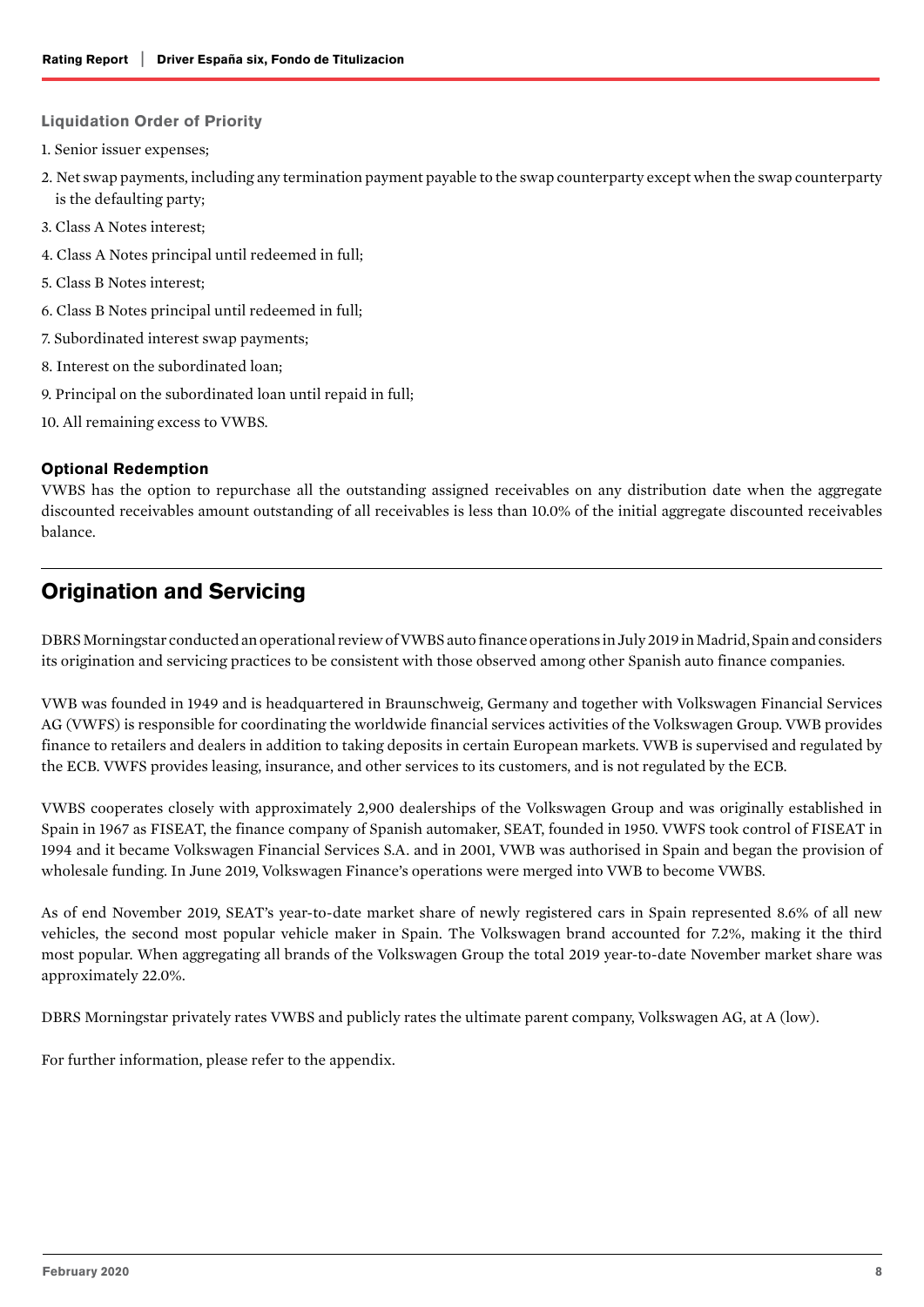# <span id="page-8-0"></span>Collateral Summary

The receivables assigned to the fund by the seller represent claims against borrowers in respect of payments due under financing contracts taken out for the purchase of new and used motor vehicles. The fixed-rate loan contracts have been granted by VWBS to retail and commercial borrowers in Spain with each instalment comprising interest and principal components. The initial receivables purchase price paid by the fund to VWBS represents all pending principal and interest components (excluding any write-offs) discounted by a fixed discount rate of 1.35%. The loan receivables assigned to the fund explicitly exclude any balloon instalments.

The receivables represent two main loan contract types: (1) equal instalment amortising loans, known as Classic Credit, and (2) Auto Credit loans, where a larger final balloon payment is due at the maturity date of the contract. The balloon instalment associated with Auto Credit loans is not assigned to the fund.

As well as the loan receivables, the fund acquires the rights corresponding to each loan agreement, such as any guarantees that a loan may possess. The seller also transfers the reservation of title (Reserve de Dominio) that may be granted over the purchased vehicles.

The Spanish reservation of title is not a strong form of pledge that provides for vehicle repossession and acts more like an encumbrance to support the recovery process. However, provided that such reservation is registered with the Chattels Register (Registro de Bienes Muebles), the customer must obtain the lender's approval in order to sell or otherwise dispose of the vehicle. This protection prevents the borrower from selling the financed vehicle to a third party without the consent of VWBS. VWBS has adopted an online tool that allows Retention of Title to be registered quickly (within a day) and at a nominal cost compared with legacy manual procedures.

## Eligibility Criteria

Receivables assigned on the closing date must meet certain criteria specified in the transaction documents. VWBS represents and warrants to the fund that as of the cutoff date and on the incorporation date certain matters including, amongst others:

- 1. The loans constitute legal valid, binding, and enforceable agreements;
- 2. The loan receivables are up-to-date (i.e., have no arrears);
- 3. None of the borrowers maintains deposits on accounts with VWBS;
- 4. None of the borrowers are affiliates of Volkswagen AG or employees of the seller;
- 5. The loans are not terminated or written off, nor are there insolvency proceedings taking place against the borrower;
- 6. All loans are at least two months seasoned;
- 7. Laws are governed by and compliant with Spanish law;
- 8. All loans are fully drawn;
- 9. All corporate borrowers have their registered address in Spain, and the funding is not for the funding of vehicles to be used in vehicle rental operations; and
- 10. The single borrower concentration limit is set at 0.5% of the Aggregate Discounted Receivable Balance.

Negative warranties and representations include the following:

- 1. The pool will not include borrowers whom the seller deems unlikely to pay, or who are more than 90 days past due on other material repayments;
- 2. Borrowers or guarantors who have been declared insolvent due to a missed a payment three years prior to origination, or have undergone debt restructuring are excluded;
- 3. Borrowers who appeared on a public bad credit registry are excluded.
- 4. Borrowers who are materially and significantly more unlikely to meet their contractual payment obligations when compared with other receivables in the pool – are also excluded.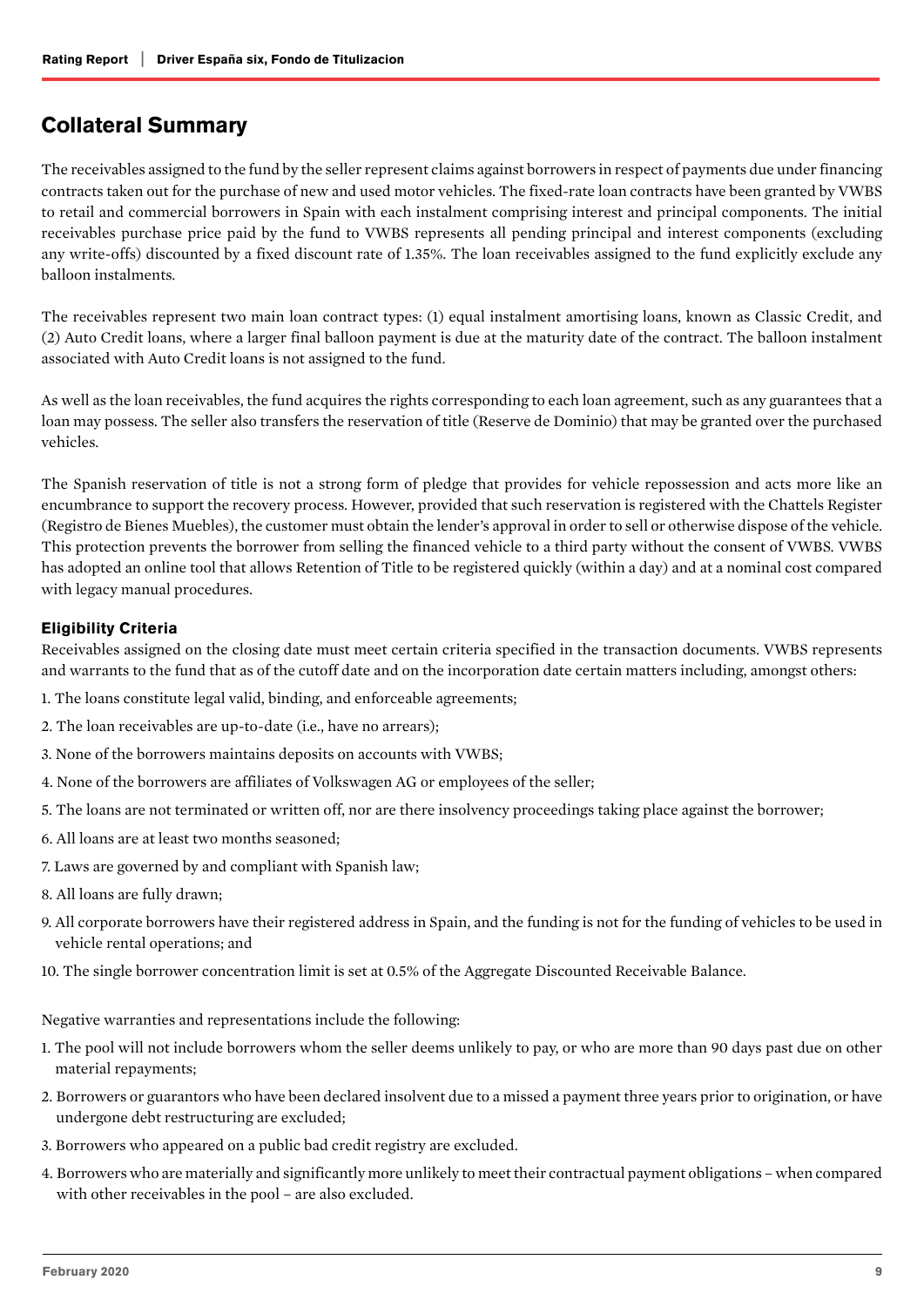DBRS Morningstar has analysed a portfolio selected by VWBS as at 31 January 2020, the main characteristics are summarised below.

| Portfolio as of 31 January 2020                           |               |
|-----------------------------------------------------------|---------------|
| Aggregate Discounted Receivables Balance (EUR)            | 1,116,102,974 |
| <b>Total Number of Loans</b>                              | 103,919       |
| Average Original Receivables Balance (EUR)                | 15,996        |
| Average Outstanding Discounted Balance per Contract (EUR) | 10,740        |
| Weighted-Average Original Term (Months)                   | 61.1          |
| Weighted-Average Remaining Term (Months)                  | 46.0          |
| Weighted-Average Seasoning (Months)                       | 15.2          |
| Portfolio Discount Rate                                   | 1.35%         |
| Weighted-Average Contractual Interest Rate                | 10.3%         |
| Average Down Payment (EUR)                                | 7,813         |

|                                                 | <b>EUR</b>    | % of Aggregate Discounted Receivables Balance |
|-------------------------------------------------|---------------|-----------------------------------------------|
| <b>Product Type</b>                             |               |                                               |
| <b>Auto Credit</b>                              | 135,793,843   | 12.2%                                         |
| Classic Credit                                  | 980,309,131   | 87.8%                                         |
| <b>Vehicle Type</b>                             |               |                                               |
| New Vehicle Financing                           | 878,009,416   | 78.7%                                         |
| <b>Used Vehicle Financing</b>                   | 238,093,559   | 21.3%                                         |
|                                                 |               |                                               |
| <b>Reservation of Title – Chattels Register</b> |               |                                               |
| Yes - Registered in Chattels Register           | 463,677,579   | 41.5%                                         |
| Yes - Registration ongoing                      | 35,503,757    | 3.2%                                          |
| Not Registered (although contractual provision) | 616,921,638   | 55.3%                                         |
|                                                 |               |                                               |
| <b>Borrower Type</b>                            |               |                                               |
| Financing to Retail Customers (incl. freelance) | 1,076,547,065 | 96.5%                                         |
| Financing to Commercial Customers               | 39,555,909    | 3.5%                                          |
|                                                 |               |                                               |
| <b>Top 3 Vehicle Brands</b>                     |               |                                               |
| <b>SEAT</b>                                     | 468,128,526   | 41.9%                                         |
| Volkswagen                                      | 355,946,025   | 31.9%                                         |
| Audi                                            | 183,040,059   | 16.4%                                         |
|                                                 |               |                                               |
| <b>Top 5 Vehicle Models</b>                     |               |                                               |
| <b>SEAT Leon</b>                                | 150,902,523   | 13.5%                                         |
| <b>SEAT Ibiza</b>                               | 127,000,069   | 11.4%                                         |
| <b>SEAT Ateca</b>                               | 84,137,758    | 7.5%                                          |
| <b>SEAT Arona</b>                               | 80,537,884    | 7.2%                                          |
| Volkswagen Golf                                 | 77,421,657    | 6.9%                                          |
| <b>Top 5 Geographic Regions</b>                 |               |                                               |
| Catalonia                                       | 229,949,091   | 20.6%                                         |
| Andalucia                                       | 194,215,422   | 17.4%                                         |
| Madrid                                          | 158,333,417   | 14.2%                                         |
| Valencian Community                             | 120,427,592   | 10.8%                                         |
| Galicia                                         | 69,515,568    | 6.2%                                          |
|                                                 |               |                                               |
| <b>Borrower Concentration</b>                   |               |                                               |
| Largest Borrower                                | 64,790        | 0.01%                                         |
| Top 3 Borrowers                                 | 192,797       | 0.02%                                         |
| Top 5 Borrowers                                 | 315,917       | 0.03%                                         |
| Top 10 Borrowers                                | 600,101       | 0.05%                                         |
| Source: VWBS.                                   |               |                                               |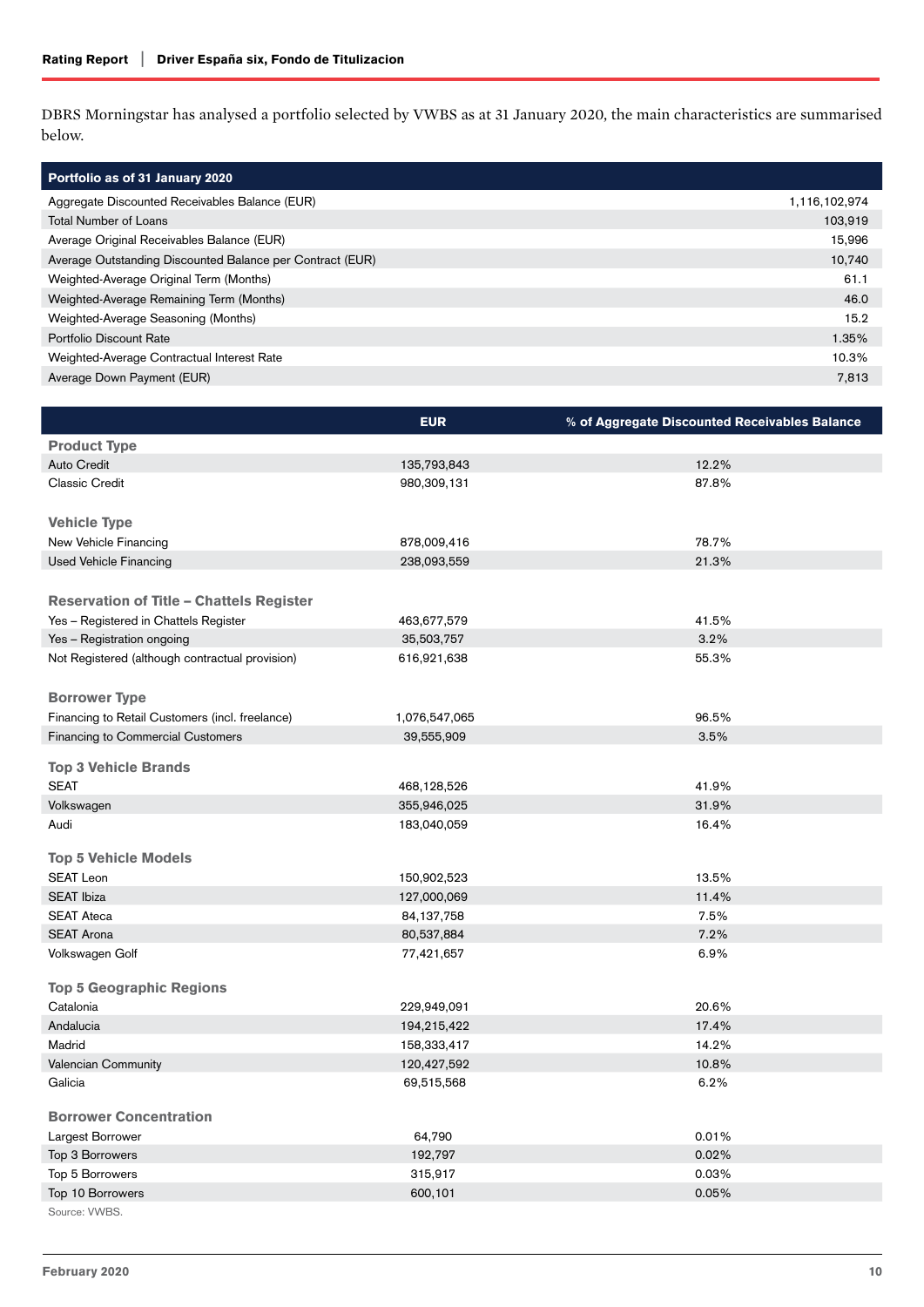Exhibit 1: Distribution by Discounted Receivables Balance



Discounted Receivables Balance (%)

## Exhibit 3: Distribution by Origination Year



# Exhibit 5: Distribution by Customer Interest Rate



Exhibit 2: Distribution by New/Used Vehicles



Discounted Receivables Balance (€) Discounted Receivables Balance (%)

#### Exhibit 4: Distribution by Maturity Year



#### Exhibit 6: Distribution by Vehicle Marque



■ Discounted Receivables Balance (€)

Discounted Receivables Balance (%)

Source: VWBS.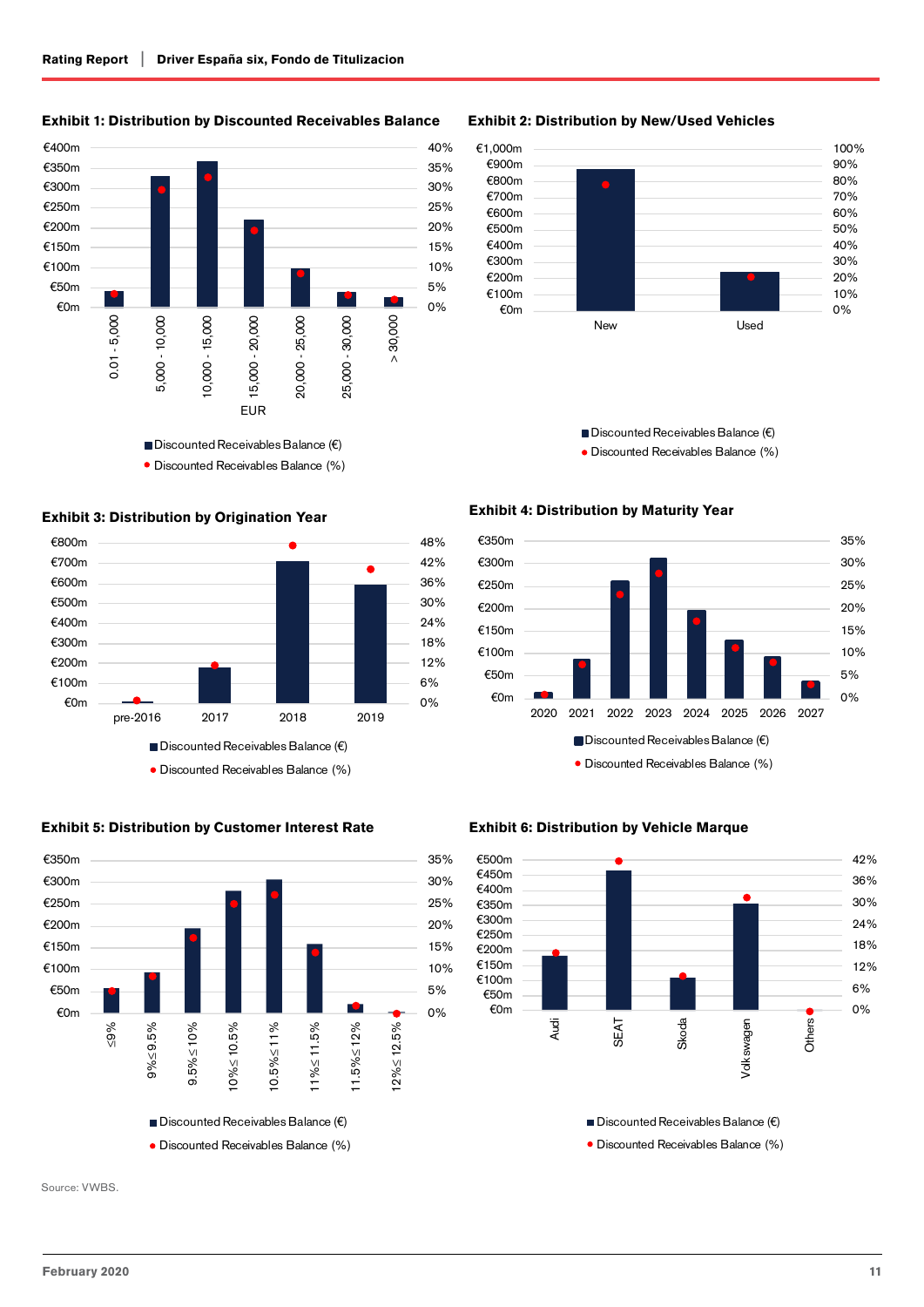In comparison with other auto loan portfolios that DBRS Morningstar assessed in Spain, the following is noted:

- The pool contains a small percentage of commercial customers (3.5%), and the remaining pool is made up of private individuals and freelancers.
- The manufacturer concentration in the pool is high (99.97%) reflecting the captive nature of the originator and the market share of VW Group in Spain.
- The pool is geographically diversified, with the largest region, Catalonia, representing 20.6% of the total discounted receivables balance.
- The average discounted receivables balance and the corresponding distribution of the discounted receivables balance bucket is in line with similar Spanish transactions where the underlying assets are primarily new vehicles originated by a captive lender.
- The pool is made up of recent originations (87.5% are originated in 2018 and 2019). The pool is also well diversified in terms of contract durations and thus maturities (the highest levels of forecast contractual maturities are expected in 2023 (at 27.9% by discounted receivables balance).
- The weighted-average remaining term of the portfolio (46.0 months) is shorter than observed in comparable Spanish auto deals, but still reflects the higher concentration of Classic Credit contracts (87.8%).
- For Auto Credit contracts, the balloon element is excluded from the securitised cashflows, removing potential indirect RV risk from the transaction.
- The weighted-average portfolio yield of 10.3% is higher than those in comparable transactions rated by DBRS Morningstar.

#### Annual Vehicle Registrations and Wider Spanish Market

According to the European Automobile Manufacturers Association (ACEA), Spanish new car registrations fell 4.8% in 2019 compared with 2018. The fall in registration volumes observed in 2019 contrasts against broadly consistent annual growth observed between 2013 and 2018.

DBRS Morningstar considers that two main factors have contributed to this volatility. Firstly, the introduction of a revised CO2 emission calculation in September 2018 (Worldwide Harmonised Light Vehicle Test or WLTP) put pressure on dealer stocks as vehicles migrated to different, higher tax brackets. This led to vehicle discounts and customers accelerating their purchasing decisions and was most noticeable in August 2018 that saw a 48% year-on-year rise in vehicle registrations.

Secondly, and as observed in other European markets, there have been changes in customer sentiment following uncertainties concerning the fiscal treatment of diesel vehicles and the introduction and planned implementation of city bans.



#### Exhibit 7: Annual Spanish Passenger Vehicle Registrations & Annual Growth/(Decline)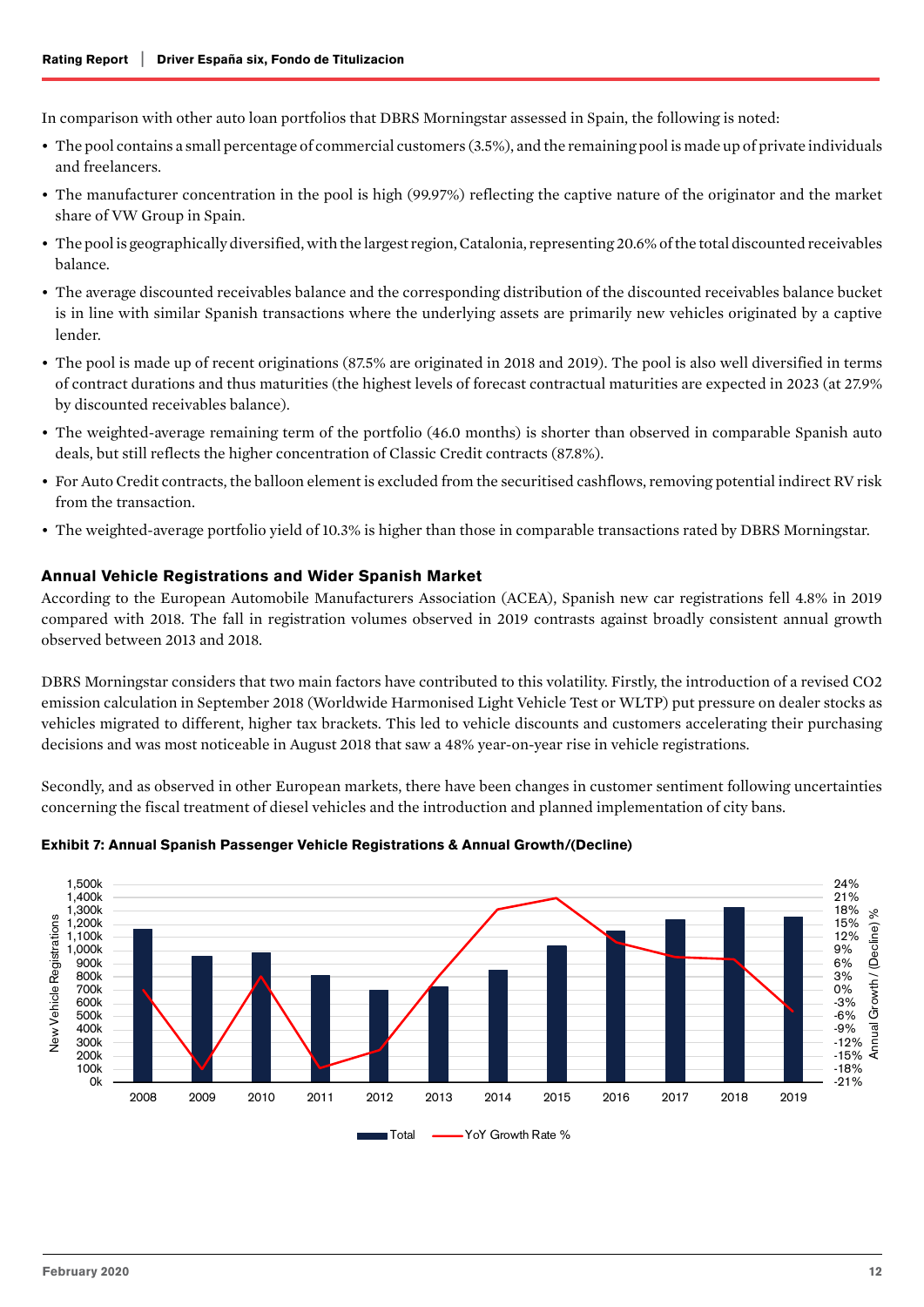# <span id="page-12-0"></span>Rating Analysis

The ratings of the Class A and Class B Notes address the timely payment of scheduled interest and ultimate repayment of principal by the legal final maturity date. DBRS Morningstar based its ratings on a review of the following analytical considerations:

- The transaction capital structure, including form and sufficiency of available credit enhancement.
- Credit enhancement levels are sufficient to support DBRS Morningstar-projected expected net losses under various stress scenarios.
- The ability of the transaction to withstand stressed cash flow assumptions and repay the notes.
- VWBS' capabilities with respect to originations, underwriting, and servicing.
- The operational risk review of the VWBS, which DBRS Morningstar deems to be an acceptable servicer.
- The transaction parties' financial strength with regard to their respective roles.
- The DBRS Morningstar sovereign rating of the Kingdom of Spain, currently "A" with a Positive trend.
- The expected consistency of the transaction's legal structure with DBRS Morningstar's *Legal Criteria for European Structured Finance Transactions* methodology.

## Portfolio Performance Data

DBRS Morningstar received the following historical data:

- Static monthly origination and cumulative gross and net loss data from January 2005 up to September 2019;
- Dynamic monthly loss data from January 2009 up to September 2019;
- Prepayment data from July 2006 up to September 2019; and
- Monthly dynamic delinquency data from January 2008 up to September 2019.

DBRS Morningstar understands that the historical data represented an aggregate portfolio of loans originated and that the default definition used is consistent with the definition applicable to the transaction.

DBRS Morningstar also received a set of stratification tables in relation to the portfolio as of 31 January 2020, and an associated theoretical amortisation profile.



Exhibit 8: Annual Origination Mix by Product Type

Origination volumes have increased consistently since 2013 and are in line with the broader performance of new vehicle registrations in Spain. However, the product mix has evolved slightly, most noticeably from 2017 when a decline in the proportion of Classic Credit originations was offset by an increase in Auto Credit originations. During 2019, Classic Credit originations have represented 74% of the total compared with 82% in 2017. The new/used vehicle mix has remained broadly stable since 2013.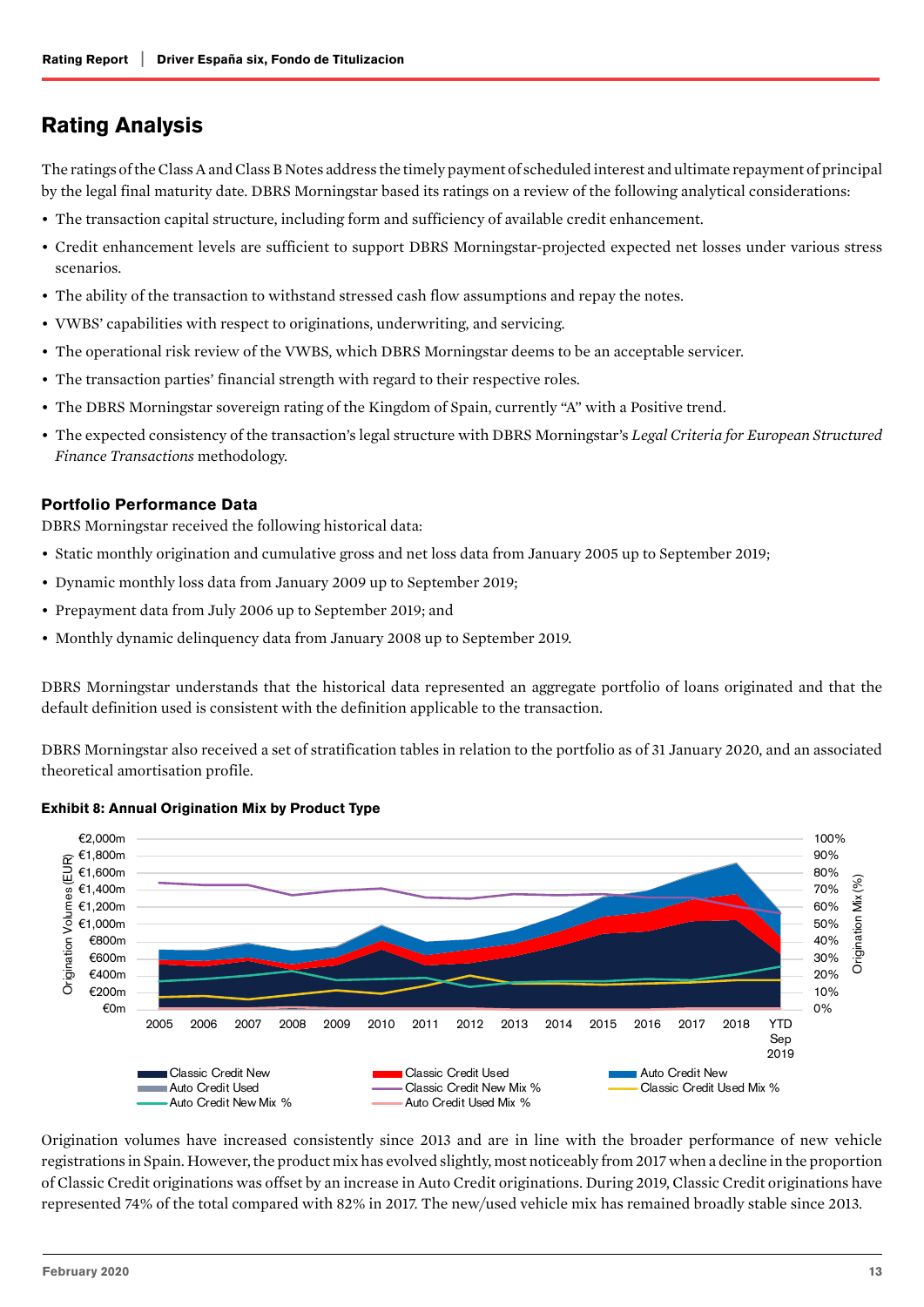## Exhibit 9: Delinquencies



DBRS Morningstar considers early stage delinquency levels to be low and aligned with default performance. Since 2017, each month, around 0.5% of receivables are classified as less than 90 days delinquent and the stock of defaulted loans not written-off has represented a further 0.8% of the portfolio. Receivables are written off within 48 months of the first defaulted instalment, but earlier if they are subject to insolvency.

> 3.0% 3.5%

## Default and Recoveries



# Exhibit 10: Cumulative Defaults – Total Portfolio







#### Exhibit 13: Cumulative Net Losses – Classic Credit



## Exhibit 11: Cumulative Net Losses – Total Portfolio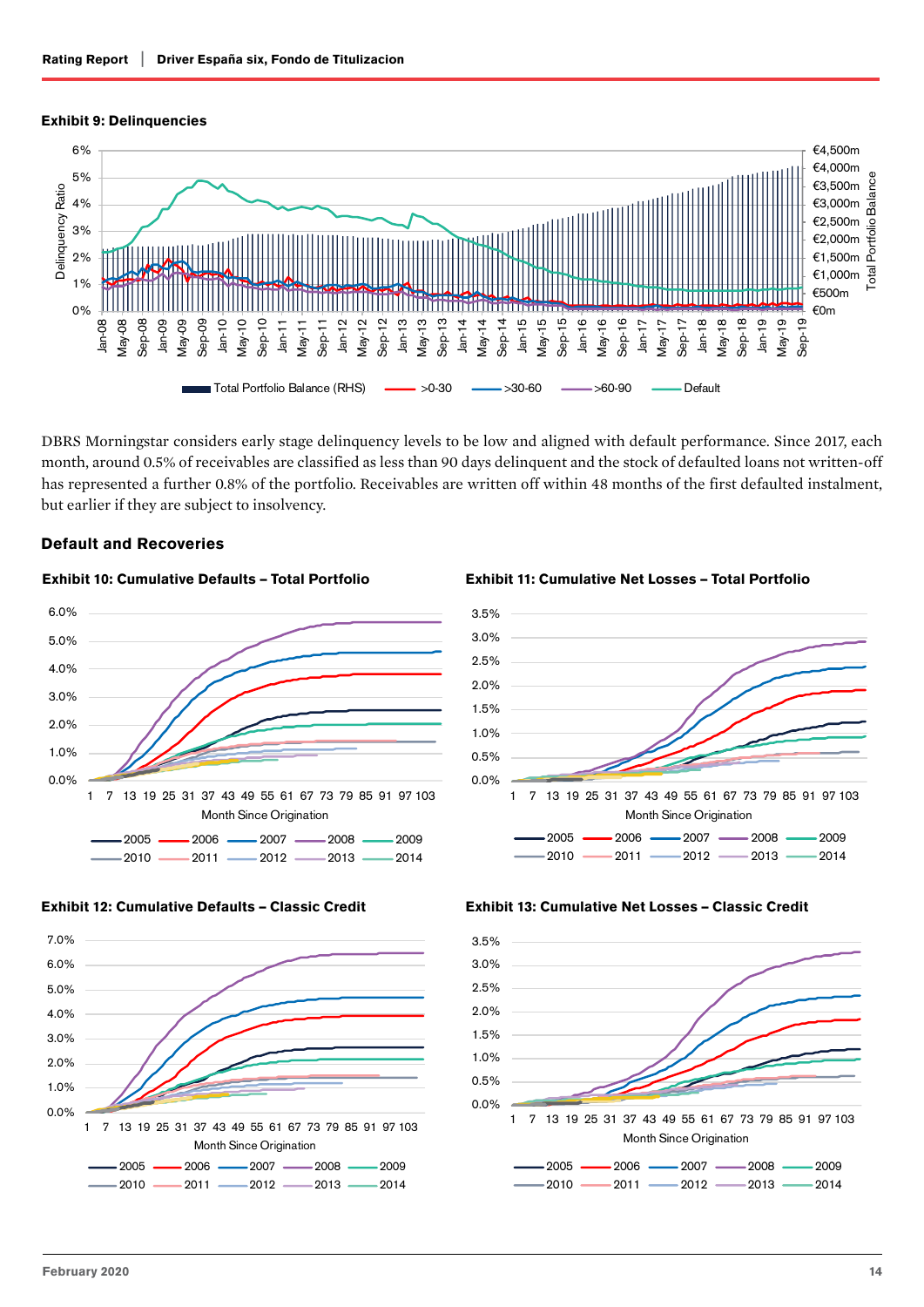



#### Exhibit 14: Cumulative Defaults – Auto Credit

Exhibit 15: Cumulative Net Losses – Auto Credit

Gross losses are defined as the outstanding amount of a loan at the time of termination. Termination typically occurs once the receivable is recorded as 245 days delinquent from the first missed instalment, or it is terminated by VWBS following at least two missed monthly instalments. Net losses are defined as the outstanding amount of a given loan minus any sales proceeds from the corresponding vehicle and any other supplementary recoveries up until the termination.

DBRS Morningstar was not provided with static recovery data; however, recovery assumptions were derived through the gross loss and net loss data.

At a portfolio level, both cumulative gross and cumulative net loss performance have improved since 2009 and have shown signs of stabilisation. As is typical for auto ABS transactions, the underlying subsets indicate that new vehicle financing performs consistently across both product types and that loss levels for used vehicles are higher.

DBRS Morningstar has considered the portfolio mix and the historical volatility of loss performance in determining its expected asset assumptions.

## **Prepayments**

#### Exhibit 16: Annualised Prepayment Rate



DBRS Morningstar considers the historical portfolio prepayment rate to be lower than that of other comparable Spanish auto ABS transactions and has typically trended below 5%. Due to the discount rate mechanism, upon prepayment a principal loss is likely to materialise if the actual interest rate of the loan is higher than the transaction's discount rate and thus the actual principal component is lower than the discounted value. DBRS Morningstar considers that this risk is higher than other DBRS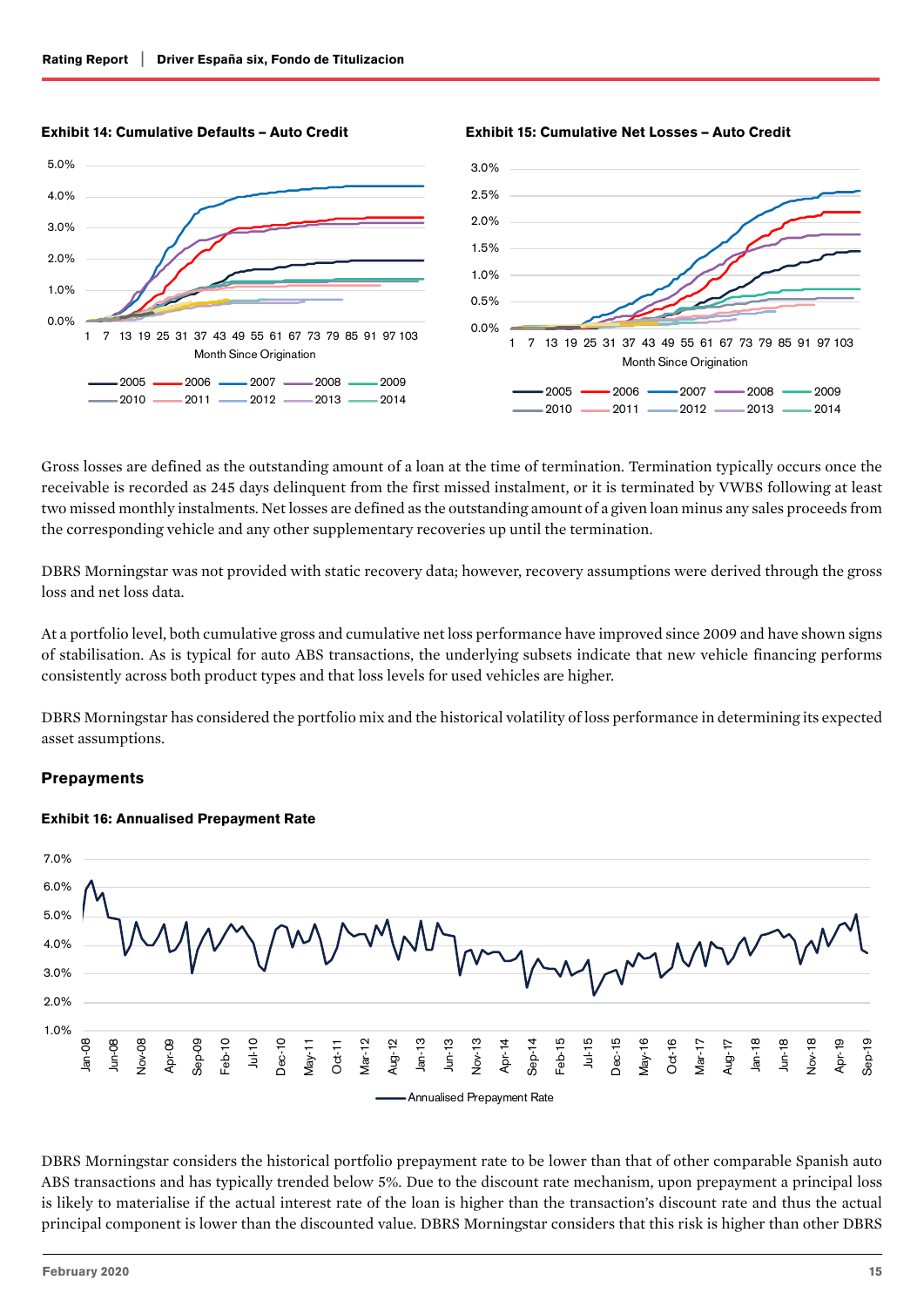Morningstar-rated VWB auto loan transactions due to the higher variance between the weighted average contractual interest yield of the portfolio and the fixed discount rate applied.

VWBS is obliged to pay the fund the difference in interest rate between the discount rate and the interest rate applicable for the prepaid loan between the date of the prepayment and the date that the loan was scheduled to fully amortise (the interest compensation payment). DBRS Morningstar has factored in an additional prepayment loss to mitigate the risk of shortfall in high prepayment scenarios.

## Portfolio Amortisation

Because of the equal instalment nature of the amortising loans and the carve-out of the balloon element from the securitised cashflows, principal collections are slightly front loaded under the theoretical amortisation of the portfolio. Principal payments for the first 24 monthly periods represent approximately 60% of the portfolio.



#### Exhibit 17: Theoretical Amortisation Schedule

## Cash Flow Analysis

The DBRS Morningstar cash flow assumptions focused on the level and timing of defaults and recoveries, prepayment speeds, and interest rates. Under the hedging agreements, the swap notionals reflect the outstanding balances of the Class A and Class B Notes and the issuer pays a fixed interest rate in exchange for one-month Euribor plus the margin on the relevant notes. The floating legs of the swaps have a floor of zero.

Excess spread is not available to the transaction due to the purchase price mechanism and subsequently interest rate compression is not applicable as all receivables pay an interest rate exactly equal to the discount rate.

DBRS Morningstar applied its standard interest rate stresses as detailed in its *Interest Rate Stresses for European Structured Finance Transactions* methodology.

## Expected Defaults and Recoveries

The following assumptions were made as part of DBRS Morningstar's cash flow analysis:

| Variable                      | <b>Assumption</b> |
|-------------------------------|-------------------|
| <b>Expected Default Rate</b>  | 1.8%              |
| <b>Expected Recovery Rate</b> | 40%               |
| AAA Recovery Rate             | 26%               |
| A (high) Recovery Rate        | 30%               |

The default rate includes a sovereign stress reflecting the Kingdom of Spain's rating at "A" equivalent to 0.1%. Furthermore, the expected recovery rate has been adjusted downwards to reflect the expected differential between the transaction's discount rate and contractual yield on the portfolio, which could result in lower absolute levels of recoveries compared with the discounted balance of the receivable. A recovery time-lag of 12 months was applied.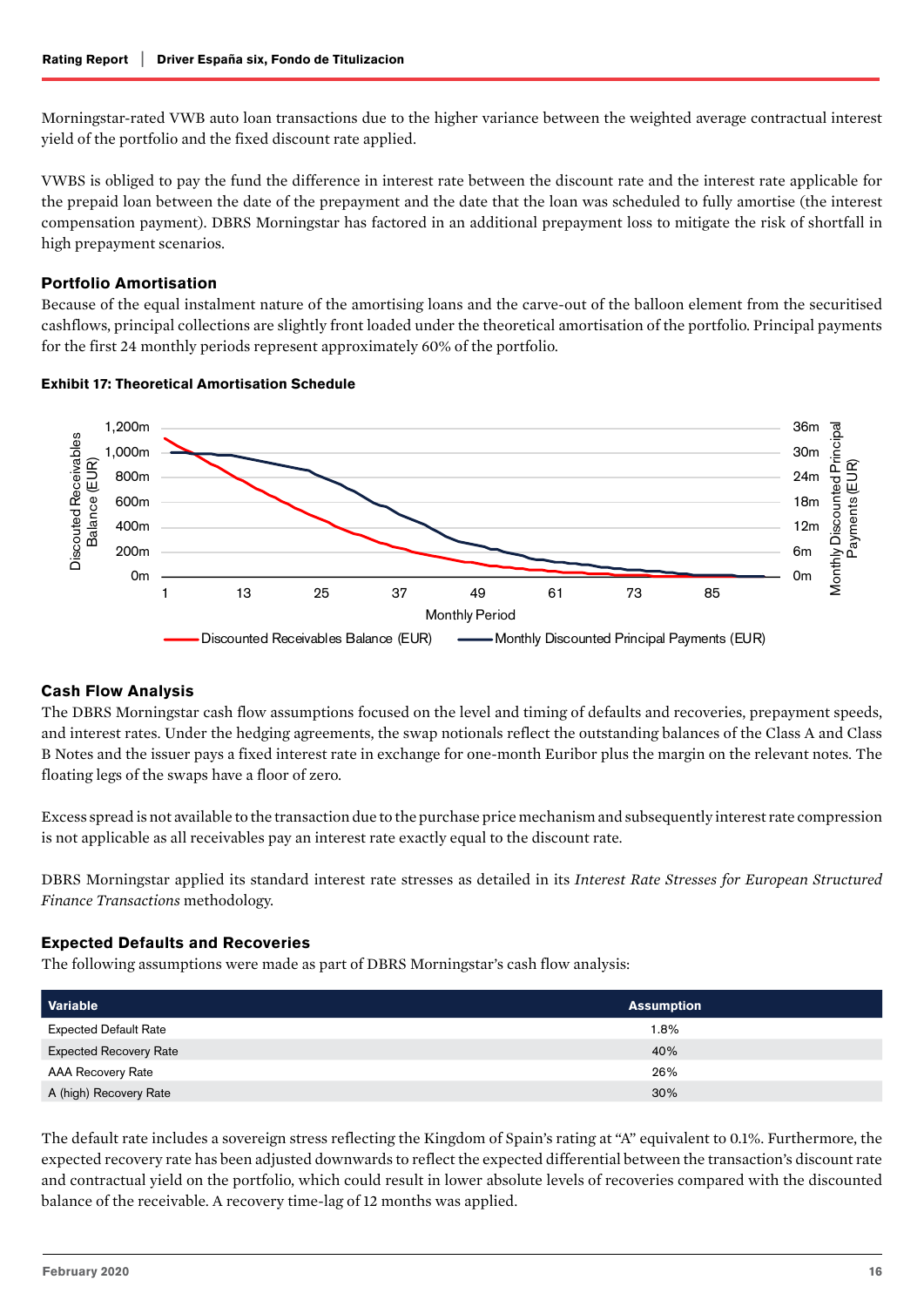## Timing of Defaults

DBRS Morningstar assessed default timing patterns and created front-, middle- and back-loaded default curves.

| <b>Month</b> | <b>Front</b> | <b>Middle</b> | <b>Back</b> |
|--------------|--------------|---------------|-------------|
| $1 - 12$     | 50%          | 20%           | 20%         |
| $12 - 24$    | 30%          | 50%           | 30%         |
| 24-36        | 20%          | 30%           | 50%         |

#### Prepayment Stress

DBRS Morningstar considered an expected prepayment rate of 5% and, under the cash flow analysis, scenarios from 0% and 20% were evaluated.

## Summary of the Cash Flow Analysis

Based on a combination of the above assumptions, a total of 18 cash flow scenarios (a combination of three prepayment speed scenarios, three default timing scenarios, and two interest rate scenarios) were applied.

## Risk Sensitivity

The tables below illustrate the sensitivity of the rating to various changes in the expected default rates and loss severity assumptions relative to the expected performance assumptions used by DBRS Morningstar in assigning the ratings.

| <b>Class A</b>                  |    | Increase in Default Rate (%) |          |            |  |
|---------------------------------|----|------------------------------|----------|------------|--|
| 도 분                             |    | U                            | 25       | 50         |  |
| န္တ<br>မ်ိဳး $\mathfrak F$<br>ω | U  | AAA                          | AA       | AA (low)   |  |
| ၑႍ<br>ပ္တ<br>ē                  | 25 | AA                           | AA (low) | A (high)   |  |
|                                 | 50 | AA                           | A (high) | $\sqrt{ }$ |  |

| <b>Class B</b>                  |    | Increase in Default Rate (%) |            |            |
|---------------------------------|----|------------------------------|------------|------------|
| 호호                              |    |                              | 25         | 50         |
| မ္တ<br>မ်ိဳး $\mathcal{E}$<br>ത | υ  | A (high)                     | A (low)    | BBB (high) |
| ω<br>ပ္တ<br>ō<br>Ξ              | 25 | A (low)                      | <b>BBB</b> | BBB (low)  |
|                                 | 50 | BBB (high)                   | BBB (low)  | BB (high)  |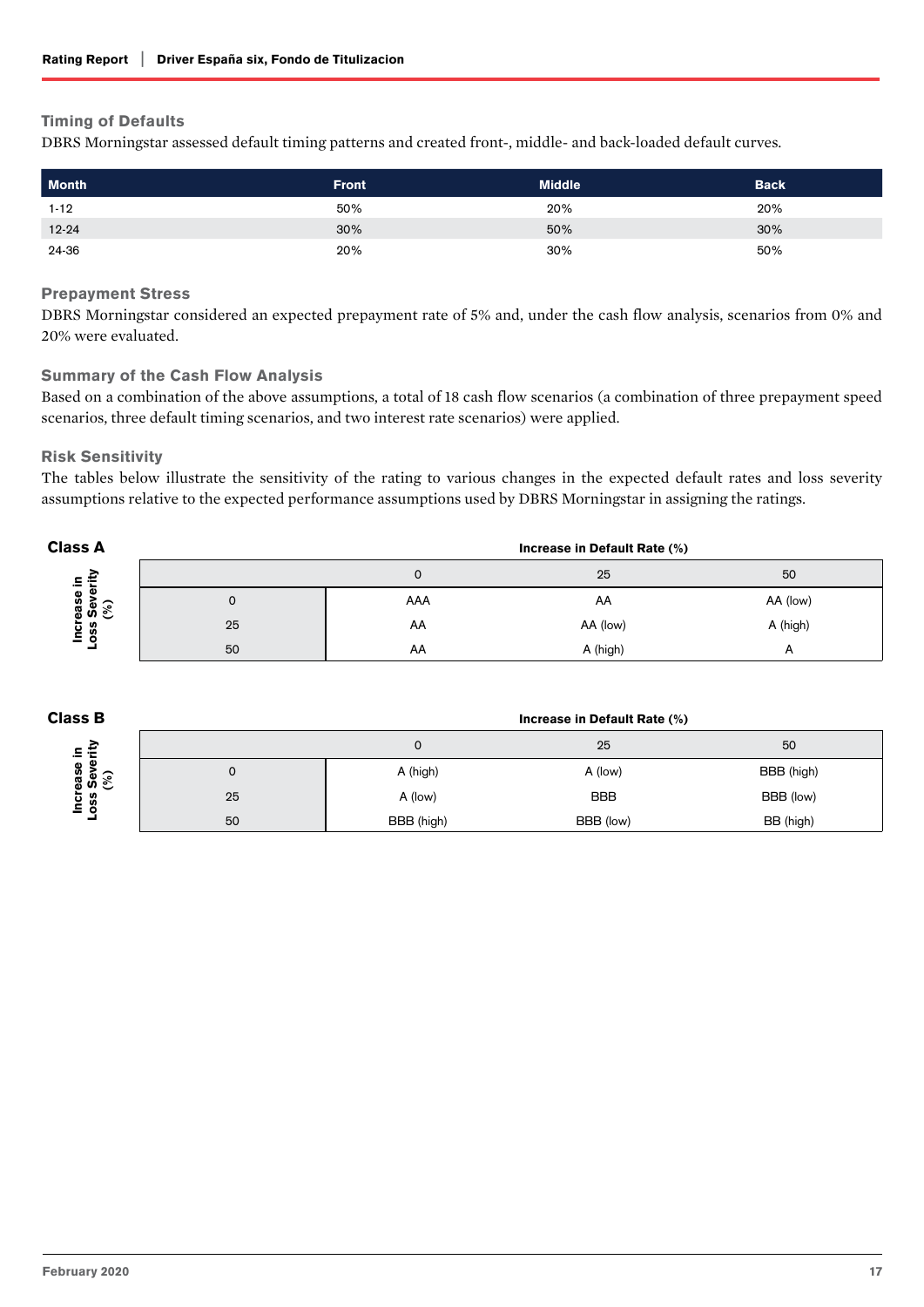# <span id="page-17-0"></span>Appendix

## Origination & Underwriting

#### Origination and Sourcing

VWBS is the chief provider of auto financing for VW and affiliate brands including Audi, Škoda, and SEAT. As at end May 2019, approximately 30.8% of all new business for VWBS was through the VW brand, with the remainder of new business split between SEAT vehicles (40.2%), Audi (14.6%), Škoda (9%), and commercial vehicles (5.4%).

VWBS offers retail products in Spain including standard hire purchase, financial leasing, full-service leasing, and short-term finance. The hire purchase scheme (Classic Credit) includes equal monthly repayments with no balloon payment for borrowers and the final payment includes the purchase fee for transfer of legal title. The loan term ranges from 12 to 60 months. Another product, Auto Credit, features equal monthly instalments with a final balloon payment payable by the customer.

#### Underwriting Process

All underwriting activities at VWBS are appropriately segregated from marketing and sales. VWBS adheres to standard identification and income verification practices including collection of pay slips and tax returns while identity cards, proof of address, and utility bills are reviewed.

Before accepting an application, VWBS checks the credit standing of the customer. For private and commercial retail customer contracts, applications are checked by a scoring system to ensure the information on the application meets specified criteria. External credit data is retrieved from the nationally recognised bureau at the Bank of Spain and incorporated into the automated credit scoring models.

Applications are analysed through VWBS' internal credit scoring system, which assigns a 'band' to the loan application denoting the risk associated with the borrower and loan proposal.

All applications are assessed by an employee of the credit department. The employees of VWBS' credit department typically have several years' industry experience and degrees in business administration. Each employee is personally assigned a credit ceiling, up to which they may underwrite a given loan application.

## Summary Strengths

- Global brands with good reputation and strong position within the Spanish market;
- Consistent penetration rate over the past few years;
- Use of multiple rules-based scoring models incorporating credit bureau data and monthly analysis of rules and performance metrics; and
- Centralised and independent credit and risk management functions with underwriting teams split between retail (individuals and business) and corporates.

## **Servicing**

Servicing begins during the final stages of initial financing with the customer services department reviewing all borrower documents and credit terms including interest rates, loan maturity, and insurance and prepayment terms. All payments are made via direct debit and have monthly payment frequencies.

The direct debit payment is collected on one of five selected days throughout the month. In the rare circumstance where customers do not agree to this requirement, payment comes from standing orders or payment transfers from their bank account, regular bank transfers, or cheque. At closing, all customers are paying via direct debit.

Servicing is centralised in Madrid, and the company places considerable focus on customer service evidenced through proactive assessment of customer satisfaction following contract execution and quarterly surveys. Given VWBS' low staff attrition rate, average company tenure among the servicing group is estimated at approximately five years.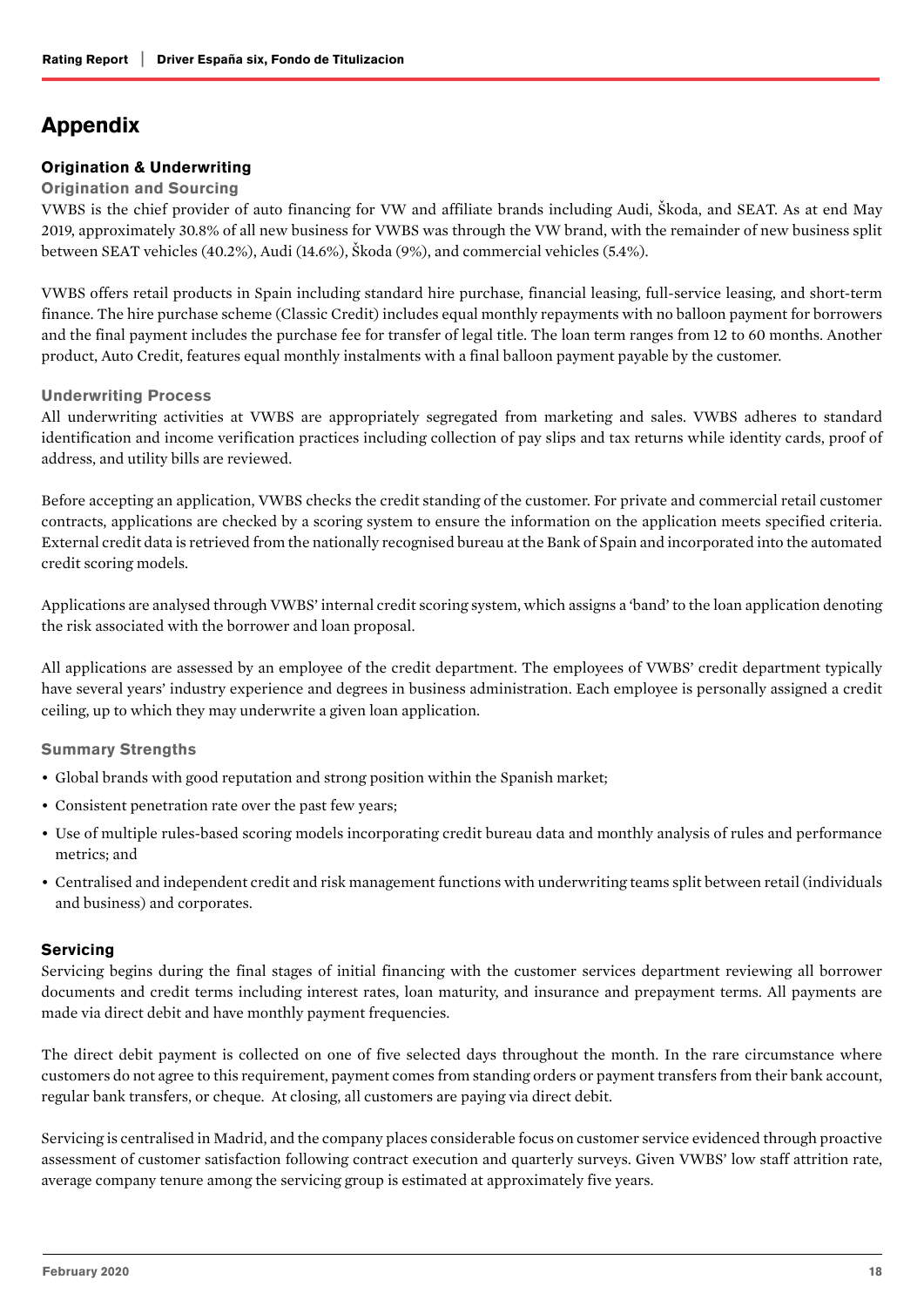<span id="page-18-0"></span>The arrears management process is heavily automated and is driven by an SAP workflow system providing collection teams daily workload reports and performance monitoring statistics. VWBS complies with all regulatory guidelines. The company's behavioural scoring model, which assigns a probability of default and loss given default to each loan, is used to segregate arrears cases based on the risk profile.

Initial collections activity starts in the call centre unit where letters are sent out throughout the month. The collection activities are supplemented through phone calls that are prioritised on the basis of risk and if non-payment continues for 47 days, then responsibility for the account typically migrates to the collection centre and two external agencies for another 138 days in total. Once in the collections centre for 139 days or more, borrowers are notified that their contract is being terminated and have to surrender the vehicle or make all past due payments. If the borrower is solvent then the judicial phase is completed where the vehicle is repossessed and the outstanding debt amount is claimed. In those cases where the customer is not solvent, then the loan is written off.

If a vehicle is repossessed and remarketed, then the vehicle is offered through specific websites to dealers, export and buyingseller traders to maximise recovery. The average sales price of a remarketed vehicle in 2018 was EUR 10,699.

#### Summary Strengths

- All payments made via direct debit.
- Active early arrears management practices, which benefit from automated workflows and behavioural scoring that segregates arrears cases based on risk and loan size.

**Opinion on Backup Servicer:** No backup servicer on the transaction. DBRS Morningstar believes that VWBS' current financial condition including parental support mitigates the potential risk of a disruption in servicing following a servicer event of default including insolvency.

# Methodologies Applied

The principal methodology applicable to assign ratings to this transaction is *Rating European Consumer and Commercial Asset Backed Securitisations.* 

Other methodologies referenced in this transaction are listed below.

- *• Legal Criteria for European Structured Finance Transactions*
- *• Rating European Structured Finance Transactions Methodology*
- *• Operational Risk Assessment for European Structured Finance Servicers*
- *• Operational Risk Assessment for European Structured Finance Originators*
- *• Interest Rate Stresses for European Structured Finance Transactions*
- *• Derivative Criteria for European Structured Finance Transactions*

The rating methodologies and criteria used in the analysis of this transaction can be found at: <http://www.dbrs.com/about/methodologies>. Alternatively, please contact [info@dbrs.com.](mailto:mailto:info%40dbrs.com?subject=)

# Surveillance Methodology

DBRS Morningstar monitors this transaction in accordance with its *Master European Structured Finance Surveillance Methodology*, which is available at [www.dbrs.com](http://www.dbrs.com) under Methodologies. Alternatively, please contact [info@dbrs.com](mailto:mailto:info%40dbrs.com?subject=).